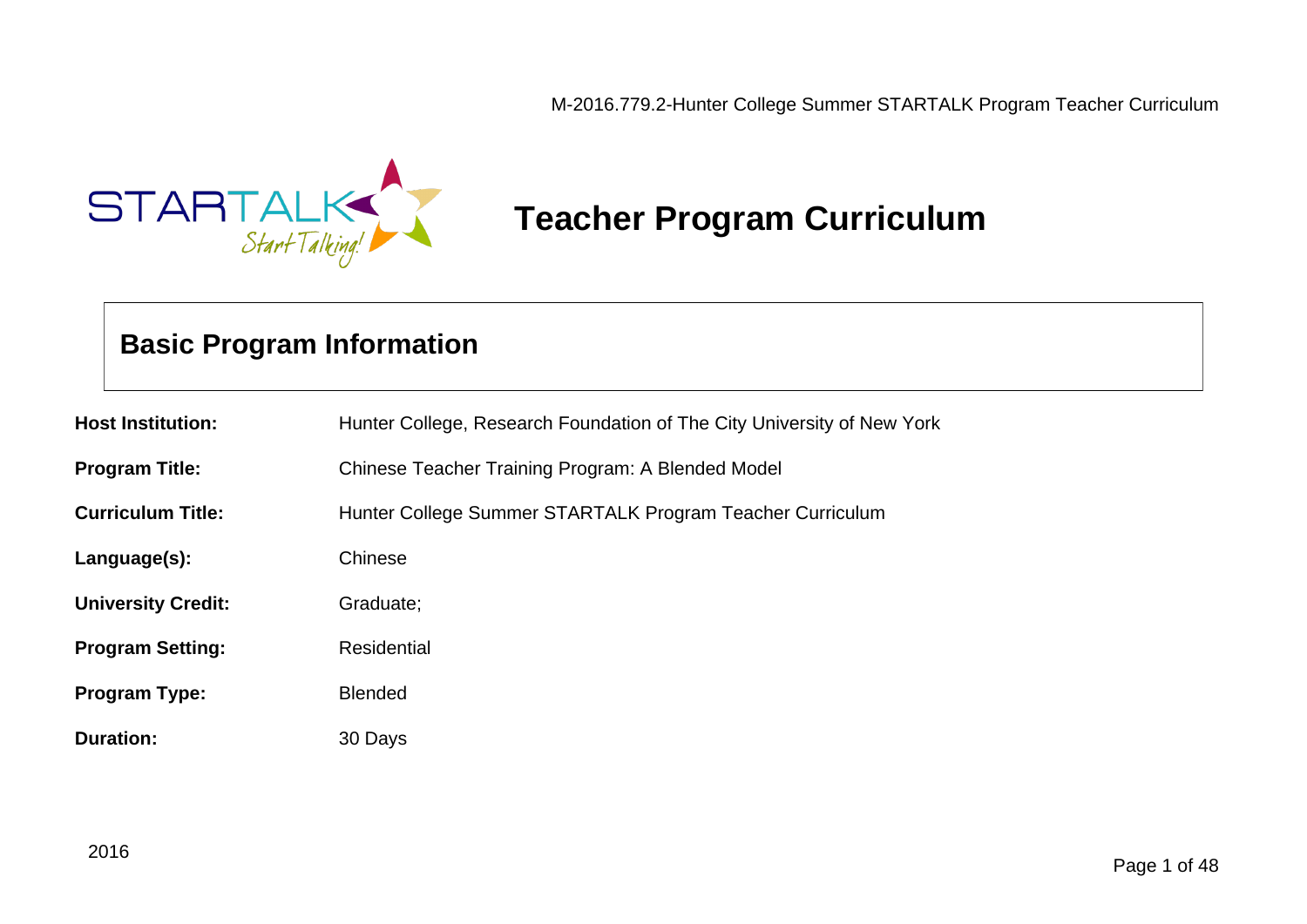**Contact Hours:** 120 Hours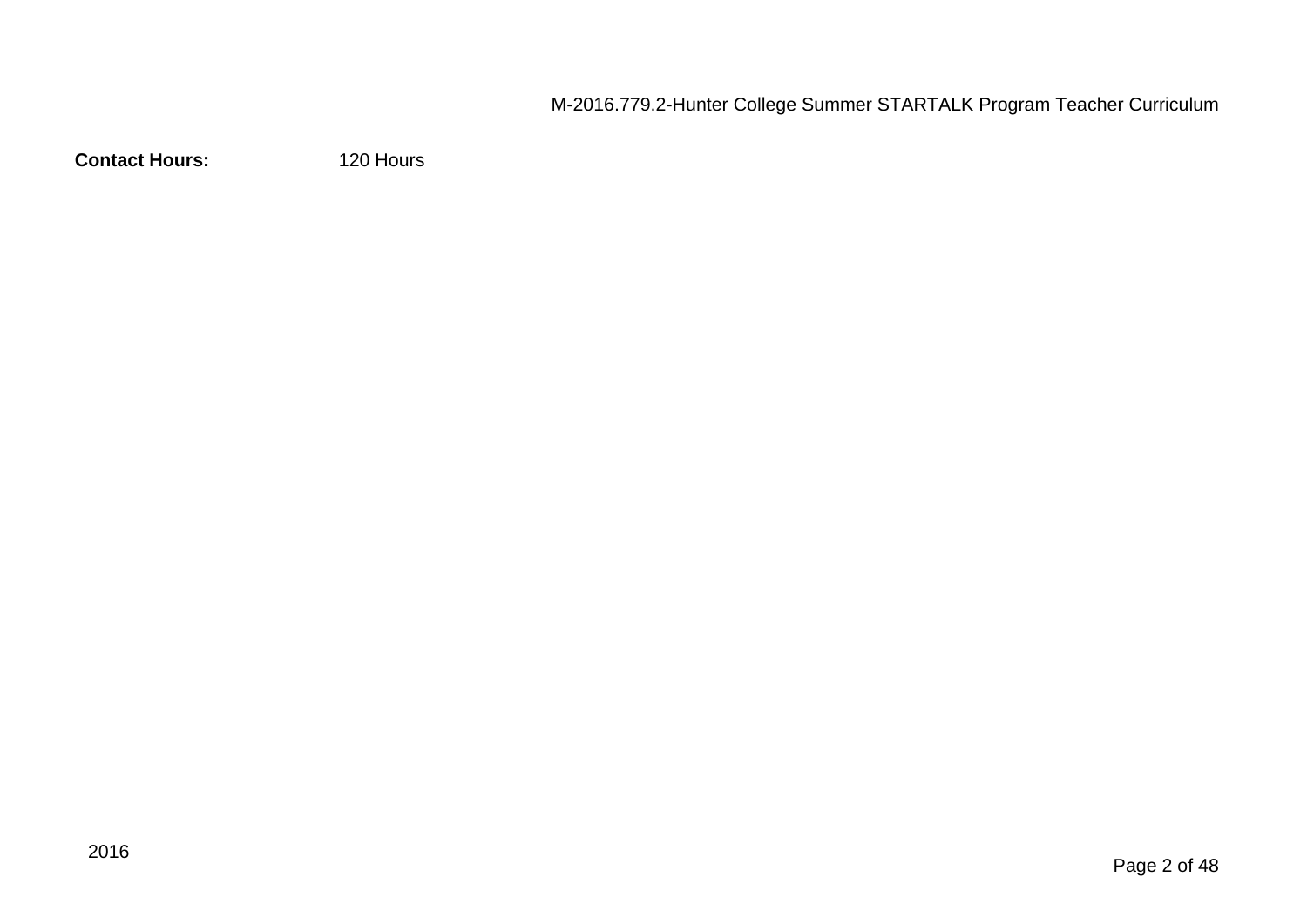# **STAGE 1: What will learners be able to do with what they know by the end of the program?**

#### **Overview**

Our program enrolls 10-15 participants. Most of the participants will be students at Hunter College who are enrolled in the MA program in the Teaching of Chinese leading to initial certification that is offered by the state of New York. Additionally, we recruit preservice and in-service teachers at Grade 7-12, as well as current and prospective tutors for the Chinese Flagship program at Hunter College. Our program utilizes a blended model, which features teacher training in the traditional classroom setting as well as in online instruction. The training includes three components: (1) three full-day workshops that focus on intercultural communication and classroom management, task-based online teaching, and teaching in the target language respectively; (2) a three-day seminar that introduces and practices STARTALK-endorsed principles for effective teaching and learning, and guides the program participants to design and draft lesson plans for their student teaching in the subsequent practicum; (3) a four-week micro-teaching and classroombased practicum. During the micro-teaching and practicum, participants will observe the lead teacher of our STARTALK student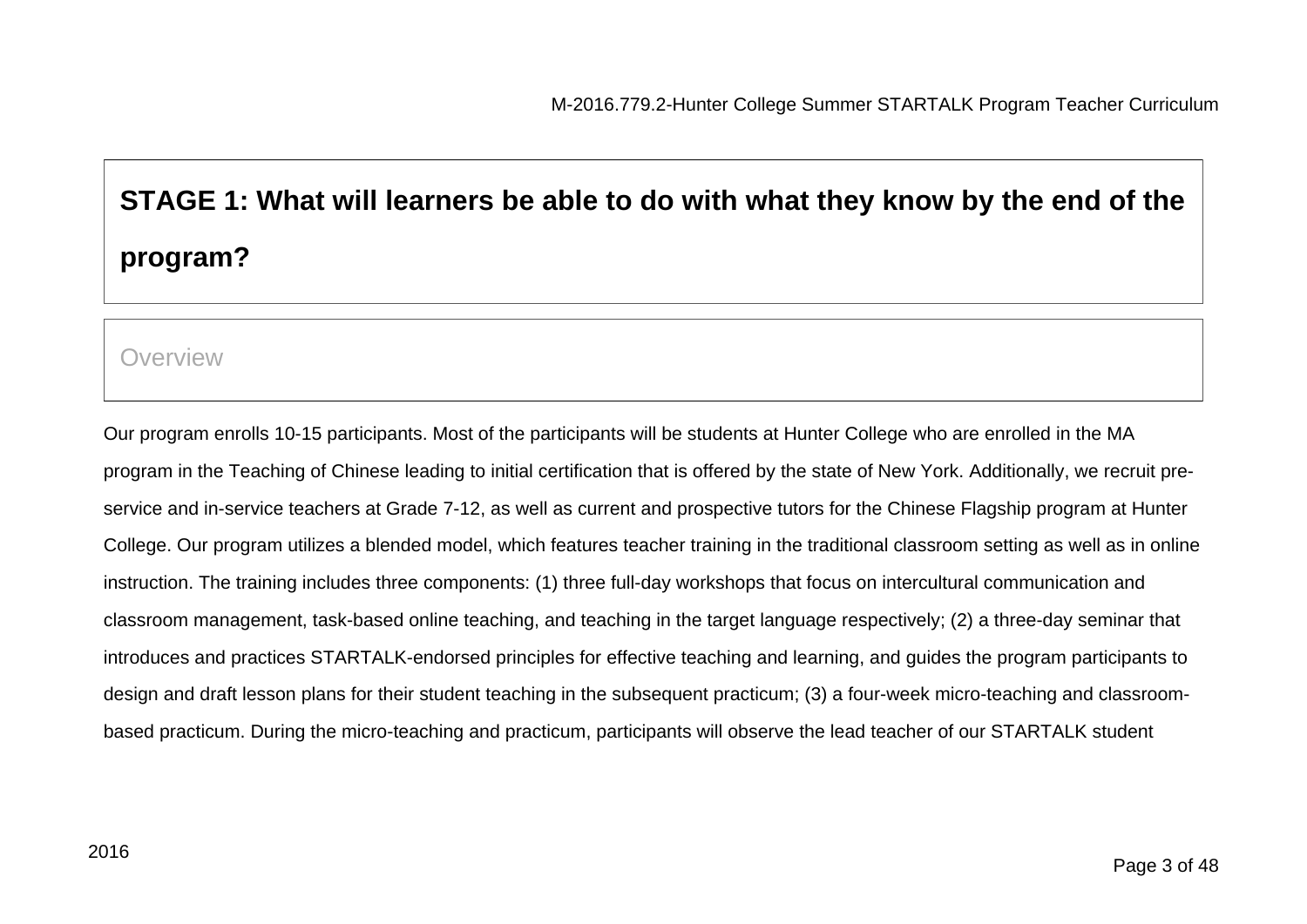program, teach two 50-minute lessons to high school students, and conduct daily tutorial sessions with the students. Participants will first present their lesson plans and rehearse them to get feedback from the lead teacher and their peer participants. The teaching will be videotaped with follow-up critique sessions. During the training for online instruction participants will put into practice the STARTALK principles in the online environment. The lead teacher will observe the online tutorial sessions conducted by teacher trainees with a follow-up discussion session. Participants will also discuss with their peers questions and problems in planning and delivering lessons through the online mode. As described above, the teacher training is closely integrated with the student program, teacher participants benefit directly from the frequent interactions with the learners in the student program through such activities as planning and teaching lessons in the classroom and online settings, and discussing and analyzing their teaching experiences with the lead instructor and peer participants. By the end of the program, participants will be able to 1) plan their lessons using backward design; 2) conduct classes that meet the state and national standards; 3) establish learning objectives that reflect specific proficiency targets; 4) use performance-based assessments that involve three modes of communication; 5) design pair and/or small group activities supported by meaningful contexts; and 6) create learner-centered classrooms in the target language with comprehensible input. Eligible participants can earn 3 graduate credits (CHND712 Methods) during the summer program. The postsummer program takes the form of two semester-long graduate-level pedagogy courses (CHIN701 Chinese Phonology; CHIN703 Chinese Orthography and Lexicology). Participants can take one or both of the courses to earn 3 to 6 additional graduate credits. Those credits can count toward the MA degree and the New York State teacher certification.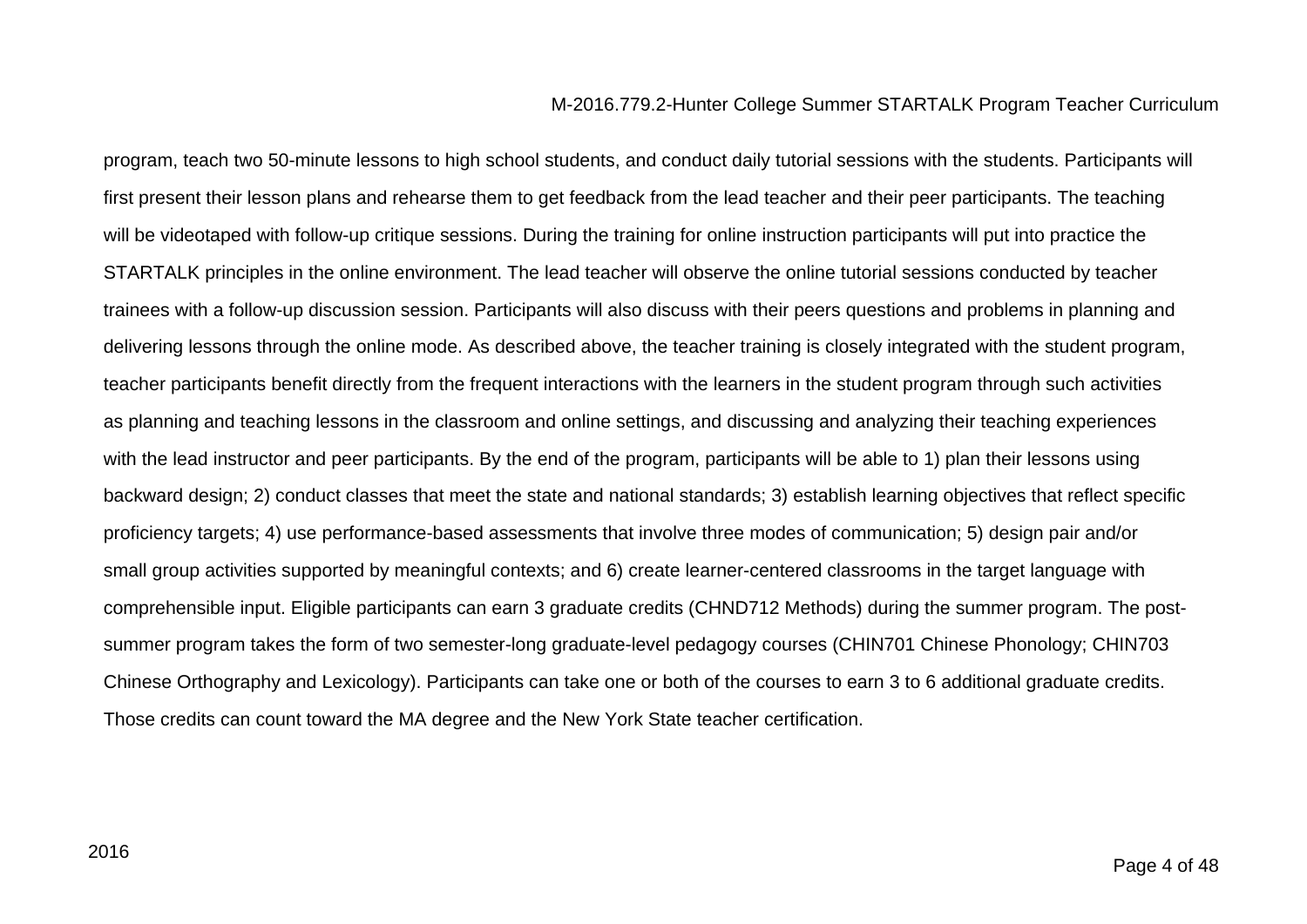# Learning Goals

What do you hope participants will be able to do after the program ends? Use the Teacher Effectiveness for Language Learning (TELL) Framework to guide the development of your program goals. Identify the TELL domains and supporting TELL criteria statements that capture the major concepts or topics identified in your program overview.

| No.            | <b>TELL Domains</b> | <b>TELL Criteria Statements</b>                                                                                          |
|----------------|---------------------|--------------------------------------------------------------------------------------------------------------------------|
|                |                     | The criteria statements identified here                                                                                  |
|                |                     | will be transfered to Stages 2 & 3.                                                                                      |
|                | Planning            | P1. I plan learning experiences based on my local<br>curriculum and state and national standards.                        |
| $\overline{2}$ | Planning            | P6a. I set daily performance objectives that are focused on<br>proficiency targets and are based on meaningful contexts. |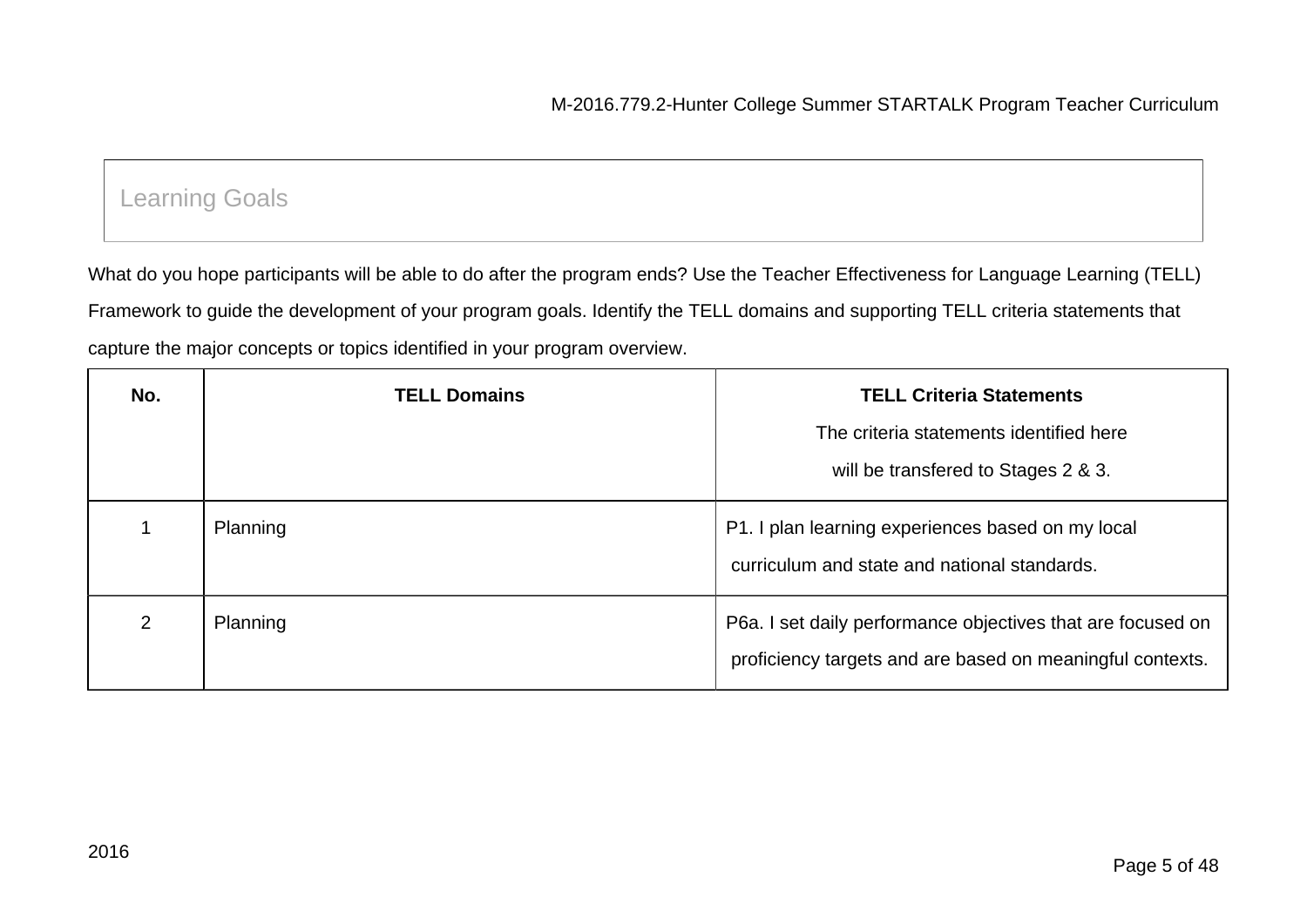| 3              | The Learning Experience | LE4a. I ensure that at least 90% of what I say and/or<br>materials I share with my students are in the target<br>language.        |
|----------------|-------------------------|-----------------------------------------------------------------------------------------------------------------------------------|
| 4              | The Learning Experience | LE4c. I use a variety of strategies (e.g. visuals, concrete<br>objects, hands-on experiences) to make language<br>comprehensible. |
| 5              | The Learning Experience | LE4e. I frequently check for understanding in a variety of<br>ways throughout the lesson.                                         |
| 6              | The Learning Experience | LE4f. I consciously monitor how much I say in order to<br>maximize student opportunities to produce language in<br>each lesson.   |
| $\overline{7}$ | The Learning Experience | LE5b. My students engage in language learning<br>opportunities anchored in the modes of communication.                            |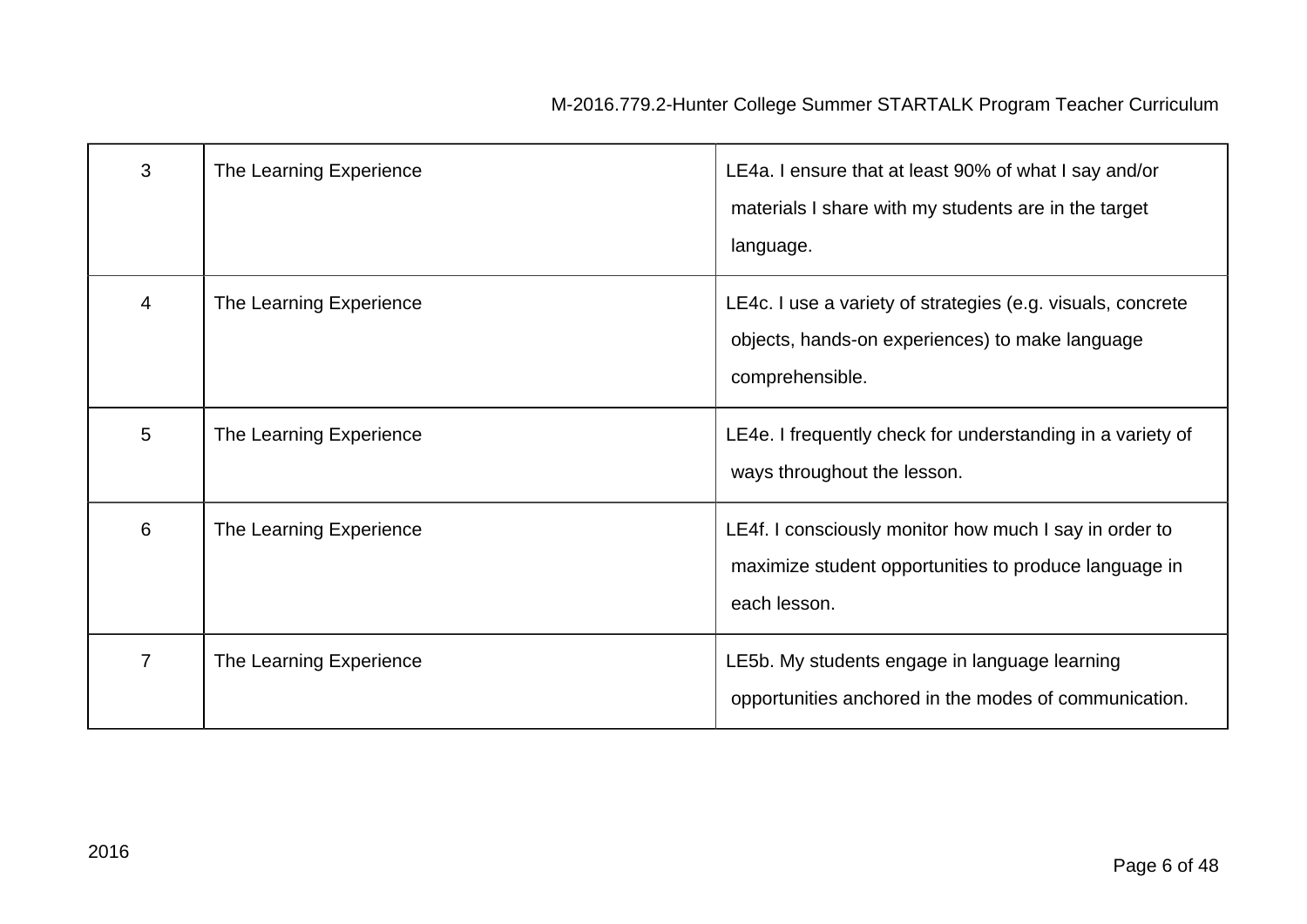| The Learning Experience | LE5d. My students engage daily in pair and/or small group |
|-------------------------|-----------------------------------------------------------|
|                         | activities.                                               |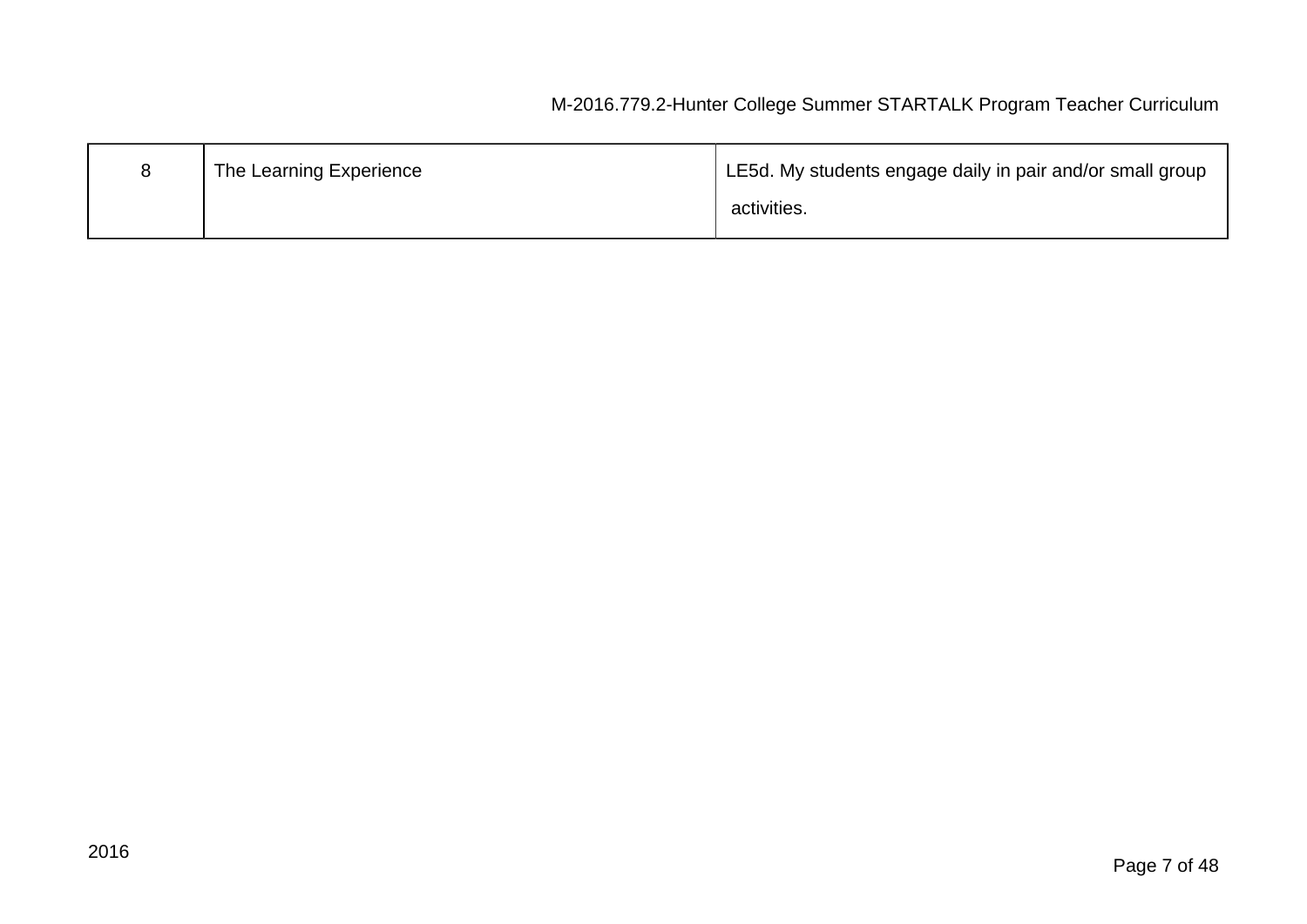# **STAGE 2: How will learners demonstrate what they can do with what they know**

# **by the end of the program?**

### Performance Assessment

| No. | <b>TELL Criteria Statements</b>                         | <b>Evidence/Product And Brief Description</b>            |
|-----|---------------------------------------------------------|----------------------------------------------------------|
|     | The criteria statements here are identified in Stage 1. |                                                          |
|     | P1. I plan learning experiences based on my local       | • Participants will specify what national standards are  |
|     | curriculum and state and national standards.            | targeted in each learning plan they make. • Participants |
|     |                                                         | will write an edTPA planning commentary to discuss       |
|     |                                                         | how their learning plans reflect the national standards. |
|     |                                                         | (Note: The edTPA is a teacher performance assessment     |
|     |                                                         | adopted by New York State. One of its components asks    |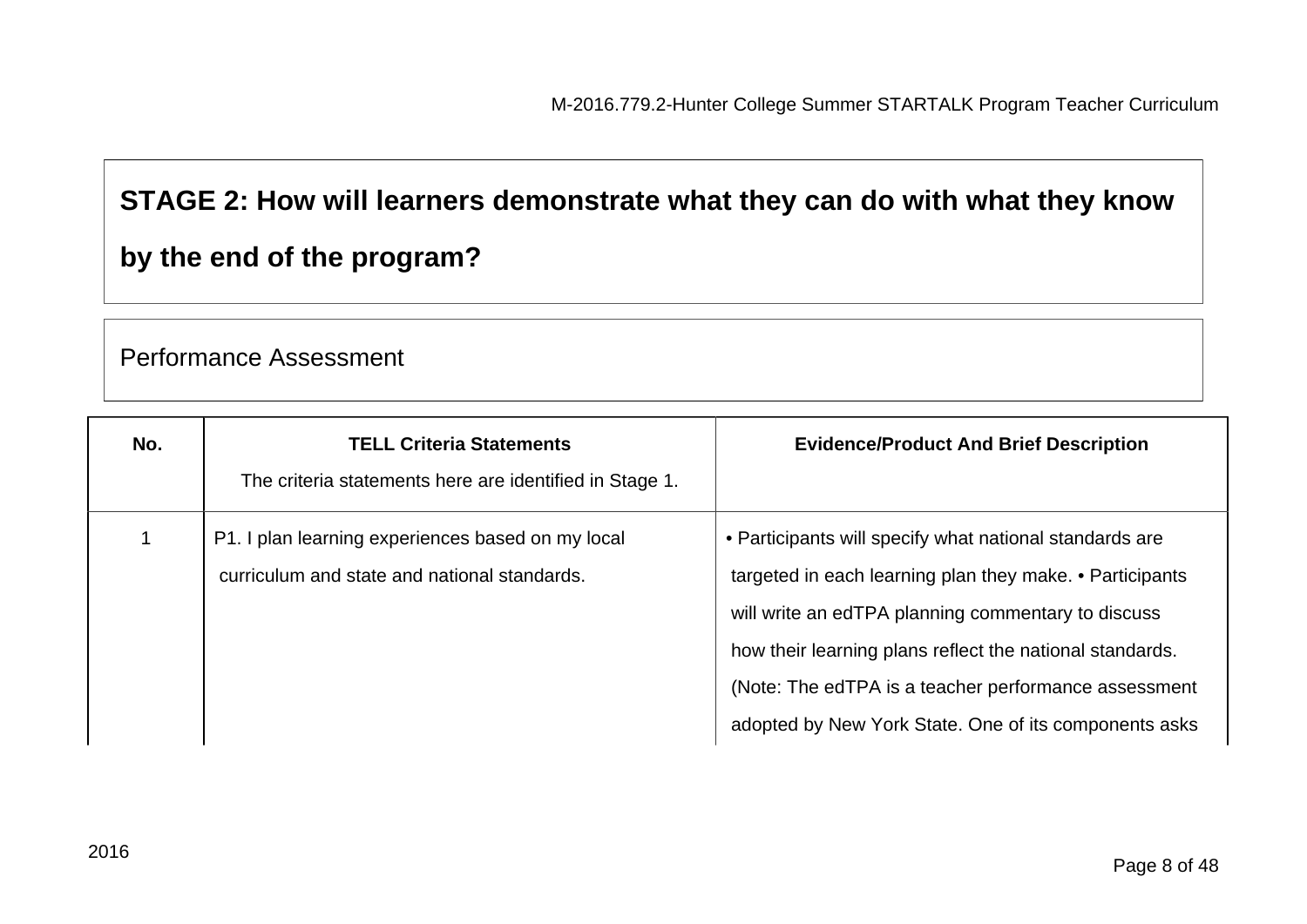|                |                                                                                                                          | teacher candidates to analyze their teaching by writing<br>commentaries on lesson planning, classroom instruction,<br>and assessment.) • Participants will present the learning<br>plans and receive comments and suggestions from their<br>peers and the lead instructor.                                                                                                                                                                                                                                                                                                                                                                                                          |
|----------------|--------------------------------------------------------------------------------------------------------------------------|-------------------------------------------------------------------------------------------------------------------------------------------------------------------------------------------------------------------------------------------------------------------------------------------------------------------------------------------------------------------------------------------------------------------------------------------------------------------------------------------------------------------------------------------------------------------------------------------------------------------------------------------------------------------------------------|
| $\overline{2}$ | P6a. I set daily performance objectives that are focused on<br>proficiency targets and are based on meaningful contexts. | • Participants will specify performance objectives (e.g.,<br>can-do statements) in each learning plan they make, and<br>will indicate how well learners fulfill the objectives and if<br>they are reaching proficiency targets (e.g., vocabulary,<br>accuracy, text type). • In the learning plans, participants<br>will construct meaningful contexts that aim to help<br>learners understand and carry out specific language tasks<br>and functions. • In the edTPA planning commentary,<br>participants will discuss how the constructed learning<br>contexts could effectively enable learners to move towards<br>achieving the learning objectives. • In the daily reflections |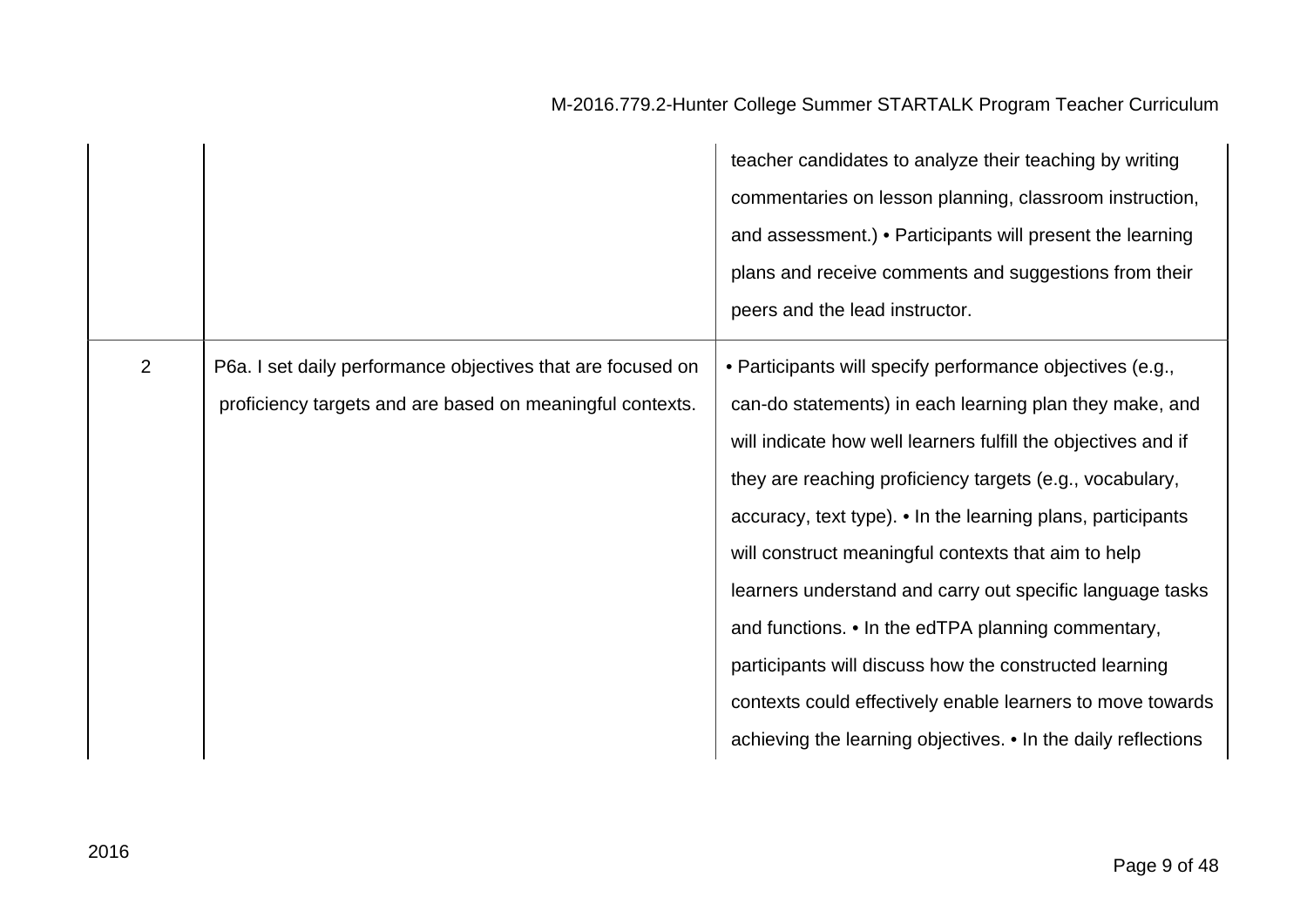|   |                                                                                                                            | posted online, participants will share their thoughts about<br>their learning planning design experience with their peers.<br>They will discuss what they have learned in terms of<br>setting and meeting objectives and how such learning can<br>be applied to their own classrooms.                                                                                                                                                                                                                                                                                                           |
|---|----------------------------------------------------------------------------------------------------------------------------|-------------------------------------------------------------------------------------------------------------------------------------------------------------------------------------------------------------------------------------------------------------------------------------------------------------------------------------------------------------------------------------------------------------------------------------------------------------------------------------------------------------------------------------------------------------------------------------------------|
| 3 | LE4a. I ensure that at least 90% of what I say and/or<br>materials I share with my students are in the target<br>language. | • Participants will teach the lessons in a real classroom<br>setting with STARTALK high school students. Instructional<br>effectiveness is assessed by whether at least 90%<br>of the class is conducted in the target language in a<br>comprehensible and meaningful way. • Clips of the<br>teaching videos will be played at the critique sessions.<br>Participants will present their thoughts about target<br>language use in the lesson taught and whether they<br>successfully maximized learners' target language output.<br>• Every day participants will observe their peers' teaching |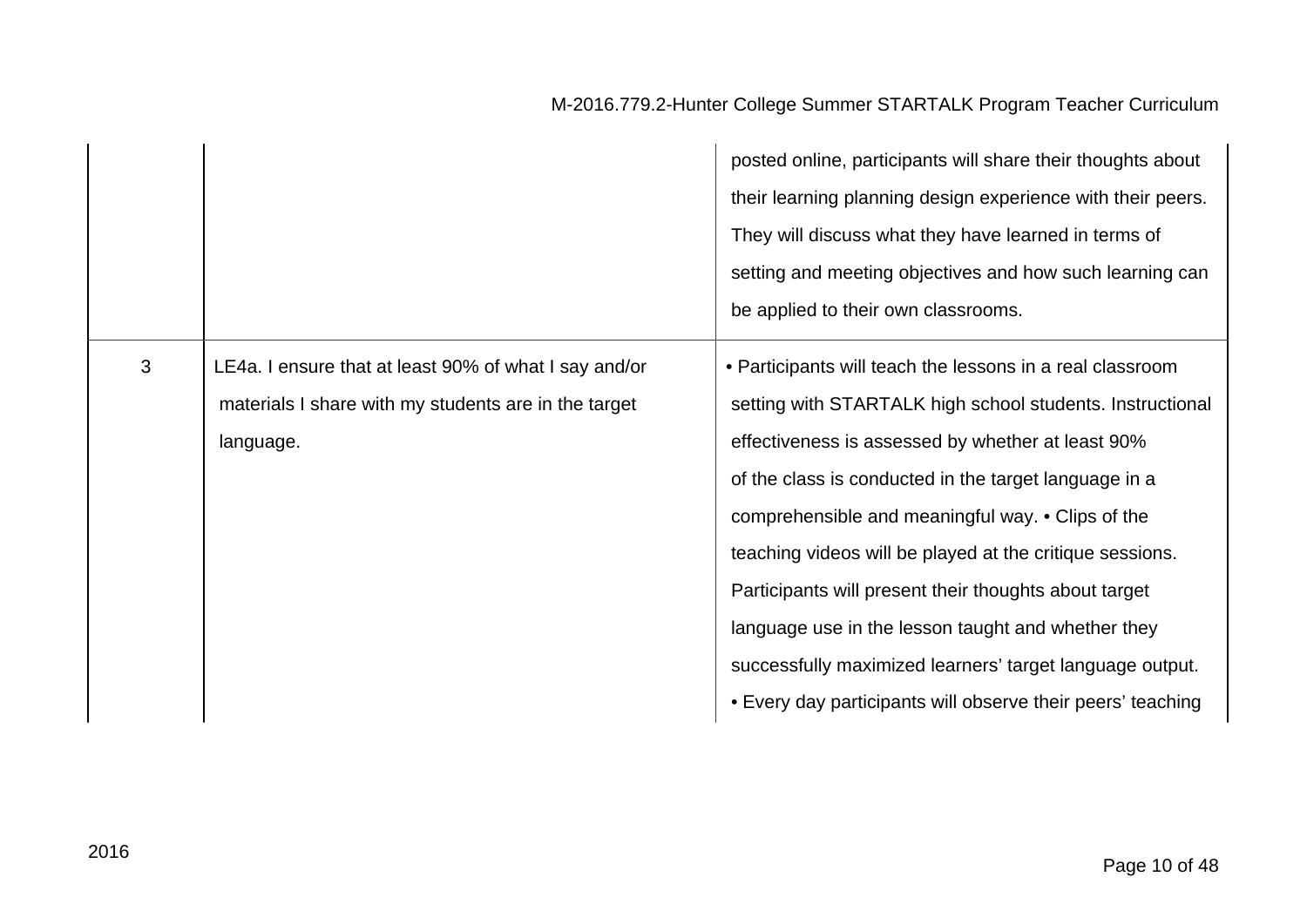|                |                                                                                                                                   | and the student program lead teacher's teaching, and write<br>observation reports to assess target language use.                                                                                                                                                                                                                                                                                                                                                                                                                                                                                                                    |
|----------------|-----------------------------------------------------------------------------------------------------------------------------------|-------------------------------------------------------------------------------------------------------------------------------------------------------------------------------------------------------------------------------------------------------------------------------------------------------------------------------------------------------------------------------------------------------------------------------------------------------------------------------------------------------------------------------------------------------------------------------------------------------------------------------------|
| $\overline{4}$ | LE4c. I use a variety of strategies (e.g. visuals, concrete<br>objects, hands-on experiences) to make language<br>comprehensible. | • At the critique session that follows student teaching,<br>participants will study the video clips and teaching<br>observation reports and discuss strategies to provide<br>comprehensible input that facilitates target language<br>use. • Participants will also analyze strategies to produce<br>comprehensible input in combination with target language<br>use. In their daily reflections, participants will discuss how<br>the comprehensible input strategies have affected the<br>effectiveness of their own teaching and their colleagues'<br>teaching, and how they may apply such learning to their<br>own classrooms. |
| 5              | LE4e. I frequently check for understanding in a variety of<br>ways throughout the lesson.                                         | • In addition to target language use and comprehensible<br>input, the teaching videos will also reveal the subsequent                                                                                                                                                                                                                                                                                                                                                                                                                                                                                                               |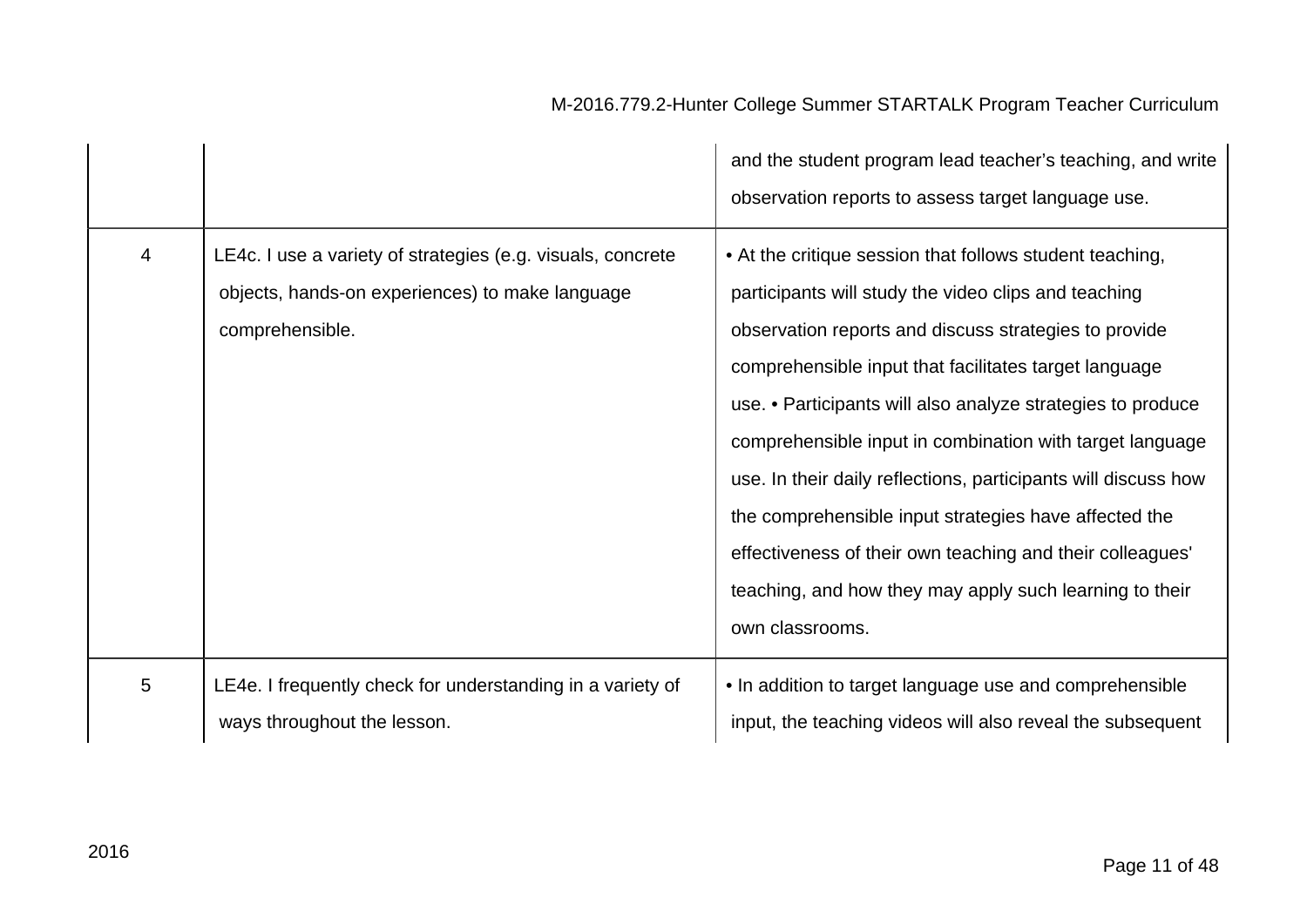|   |                                                        | strategies adopted by the participants to check for           |
|---|--------------------------------------------------------|---------------------------------------------------------------|
|   |                                                        | understanding at various stages of the lesson. •              |
|   |                                                        | Participants will submit observation reports to address       |
|   |                                                        | how often the teacher checks for learning and what            |
|   |                                                        | follow-up instruction was provided based on students'         |
|   |                                                        | comprehension results. • Participants will be asked to        |
|   |                                                        | reflect upon and exchange comments and suggestions for        |
|   |                                                        | timely, sufficient, effective ways to check for understanding |
|   |                                                        | and to perform follow-up instruction. • Participants will     |
|   |                                                        | post their discussions on checking for understanding          |
|   |                                                        | while maximizing target language instruction in their daily   |
|   |                                                        | reflections.                                                  |
| 6 | LE4f. I consciously monitor how much I say in order to | . With the evidence demonstrated in the video clips,          |
|   | maximize student opportunities to produce language in  | participants will brainstorm at the critique sessions on      |
|   | each lesson.                                           | how to minimize teacher talk and maximize student             |
|   |                                                        | opportunities to produce the target language. • Participants  |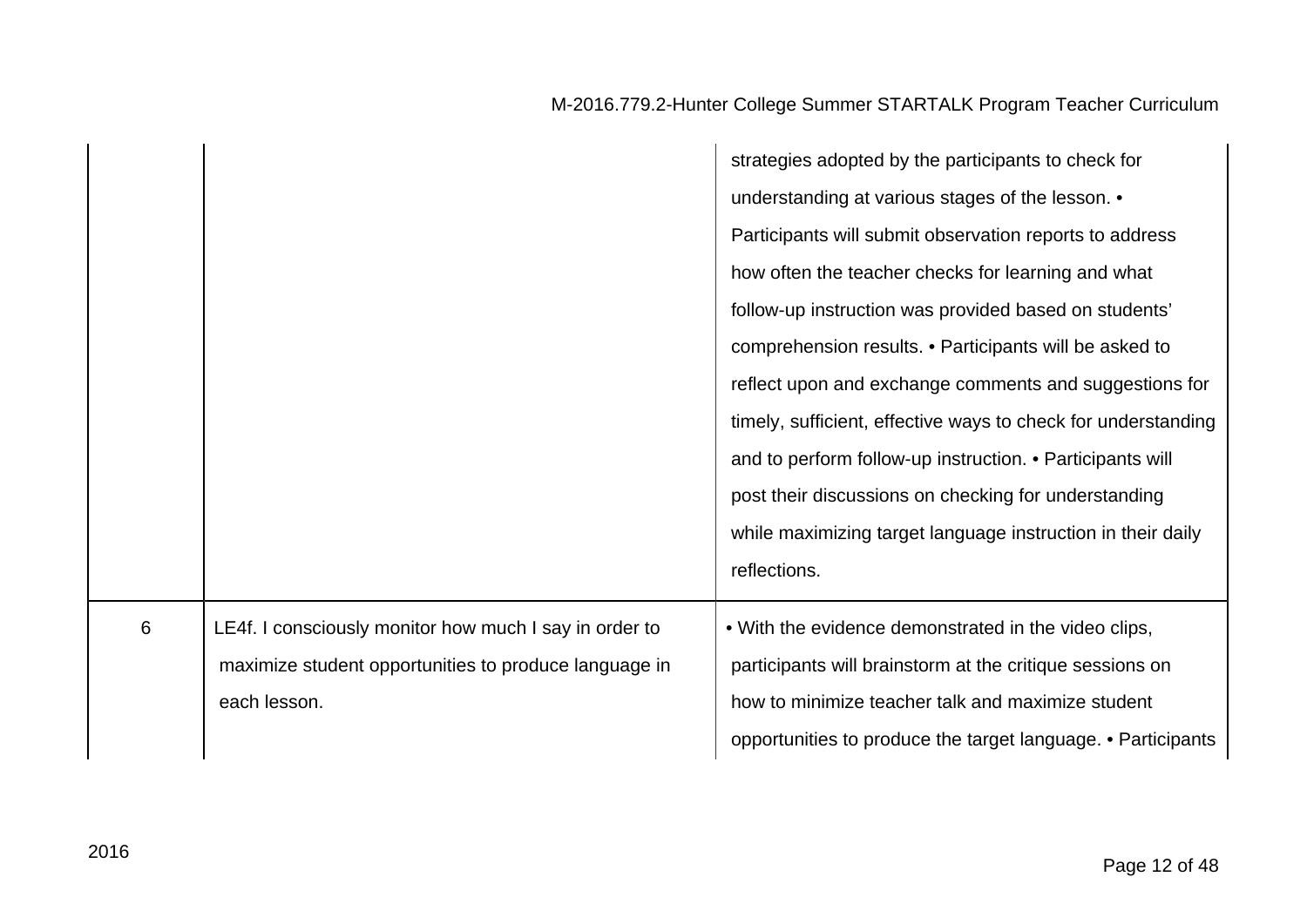|                |                                                                                                        | will discuss the strategies and effects of minimizing<br>teacher talk, in conjunction with target language use, in the<br>edTPA commentaries and daily reflections.                                                                                                                                                                                                                                                                                                                                                                                                                                                                                                                                                                                                        |
|----------------|--------------------------------------------------------------------------------------------------------|----------------------------------------------------------------------------------------------------------------------------------------------------------------------------------------------------------------------------------------------------------------------------------------------------------------------------------------------------------------------------------------------------------------------------------------------------------------------------------------------------------------------------------------------------------------------------------------------------------------------------------------------------------------------------------------------------------------------------------------------------------------------------|
| $\overline{7}$ | LE5b. My students engage in language learning<br>opportunities anchored in the modes of communication. | • Participants will indicate in their learning plans which<br>activity reflects which mode of communication. Each class<br>should have one interpersonal activity and one interpretive<br>activity. • In their observation reports, participants will<br>comment if these activities are conducted effectively. •<br>Participants will submit edTPA instruction and assessment<br>commentaries that analyze how their instruction engaged<br>students in developing communicative proficiency with a<br>focus on three modes of communication, and that note the<br>proficiency gains achieved as a result of their instruction. •<br>In their daily reflections, participants will discuss methods<br>to involve all three modes of communication in teaching<br>Chinese. |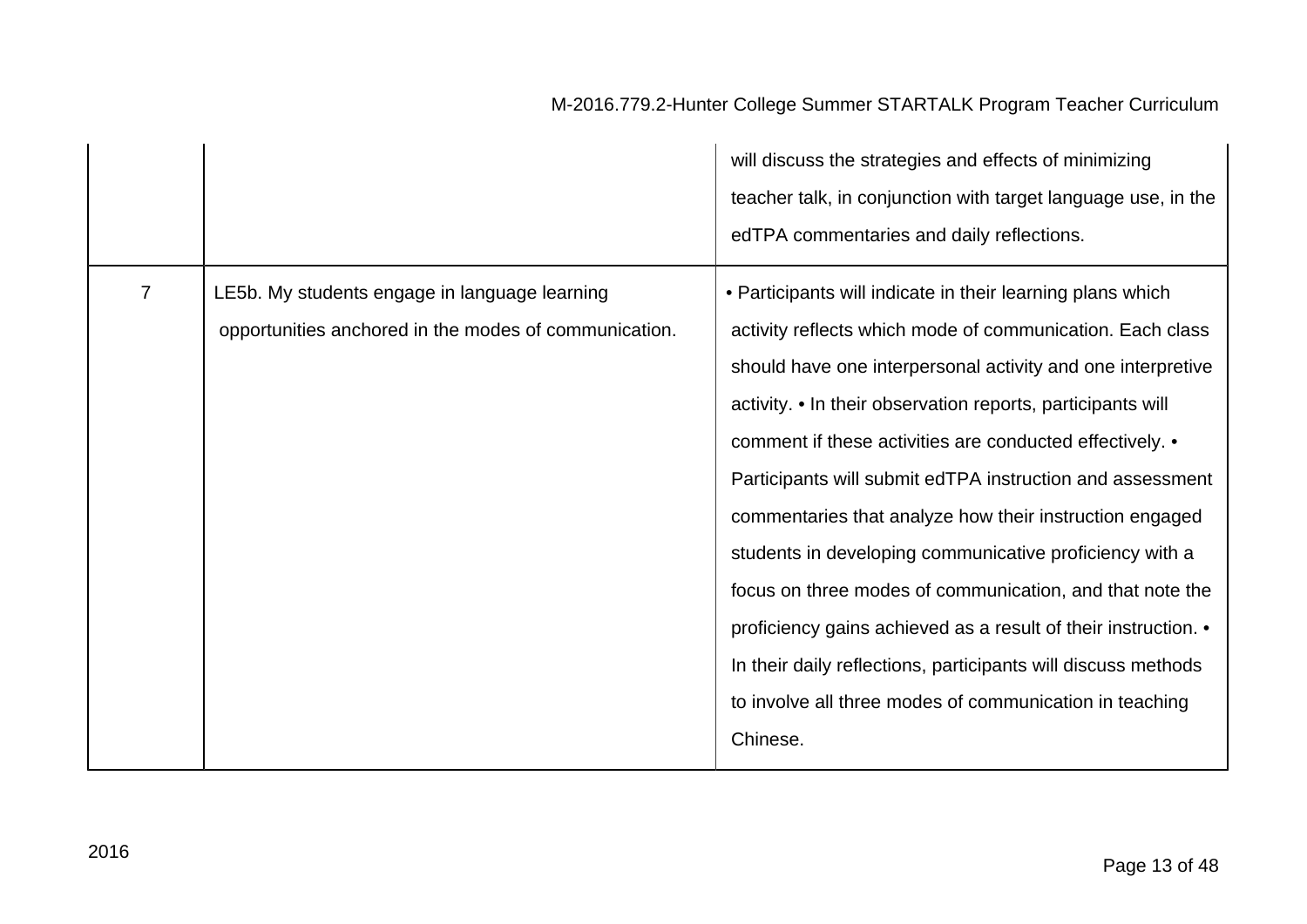| 8 | LE5d. My students engage daily in pair and/or small group | • Participants will include pair and group activities in each |
|---|-----------------------------------------------------------|---------------------------------------------------------------|
|   | activities.                                               | learning plan they design. • At the critique session and in   |
|   |                                                           | their observation reports, participants will comment if a     |
|   |                                                           | variety of activity types (e.g., pair and group) have been    |
|   |                                                           | effectively employed, and suggest any improvements or         |
|   |                                                           | changes that could be implemented.                            |
|   |                                                           |                                                               |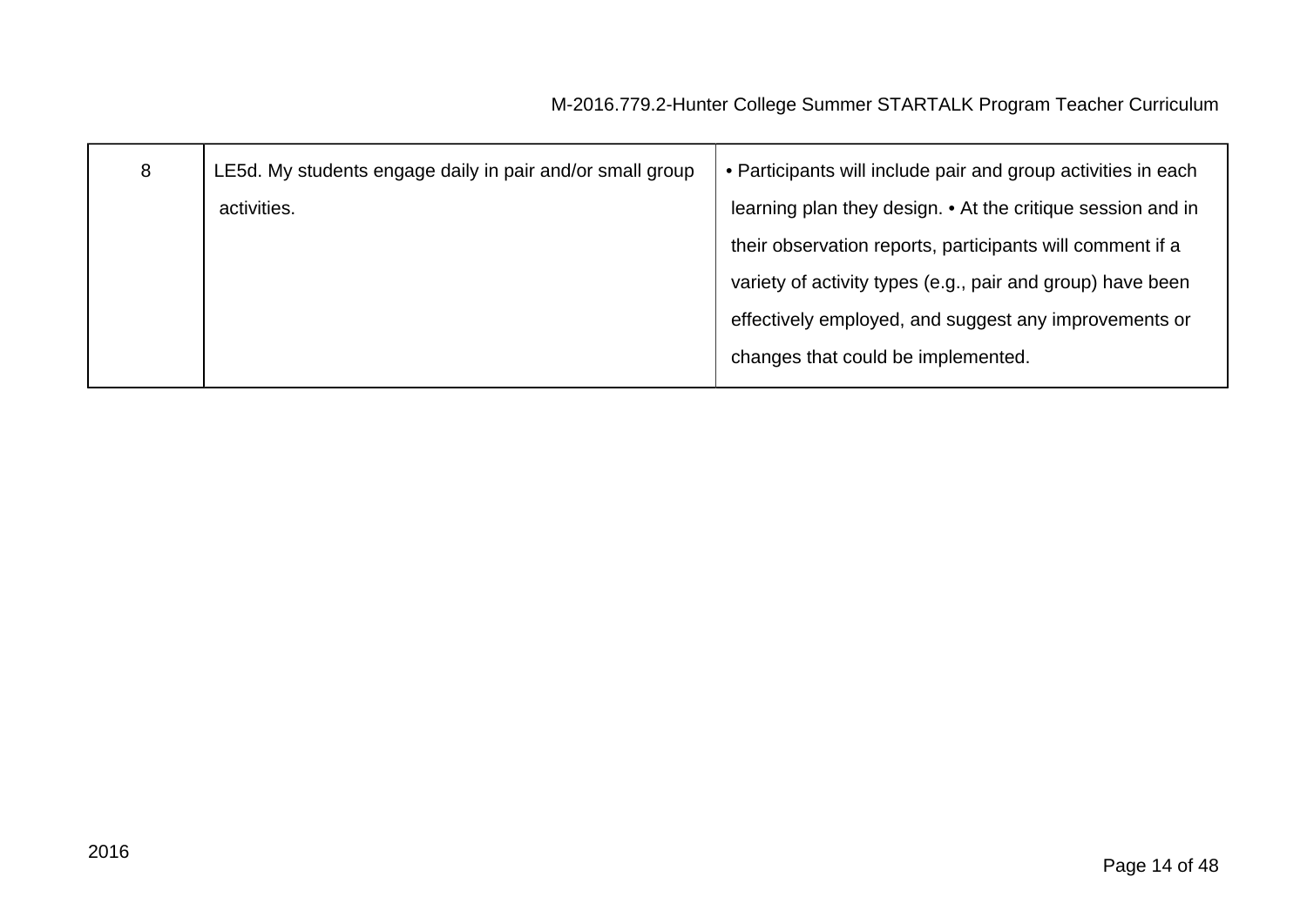# **STAGE 3: What will prepare learners to demonstrate what they can do with what they know?**

Learning Plan

| No. | <b>TELL Criteria Statements</b>                                                                                       |
|-----|-----------------------------------------------------------------------------------------------------------------------|
|     | The criteria statements that appear here were identified in Stage 1                                                   |
|     | and should inform the development of the learning plan that follows                                                   |
|     | P1. I plan learning experiences based on my local curriculum and state and national standards.                        |
| 2   | P6a. I set daily performance objectives that are focused on proficiency targets and are based on meaningful contexts. |
| 3   | LE4a. I ensure that at least 90% of what I say and/or materials I share with my students are in the target language.  |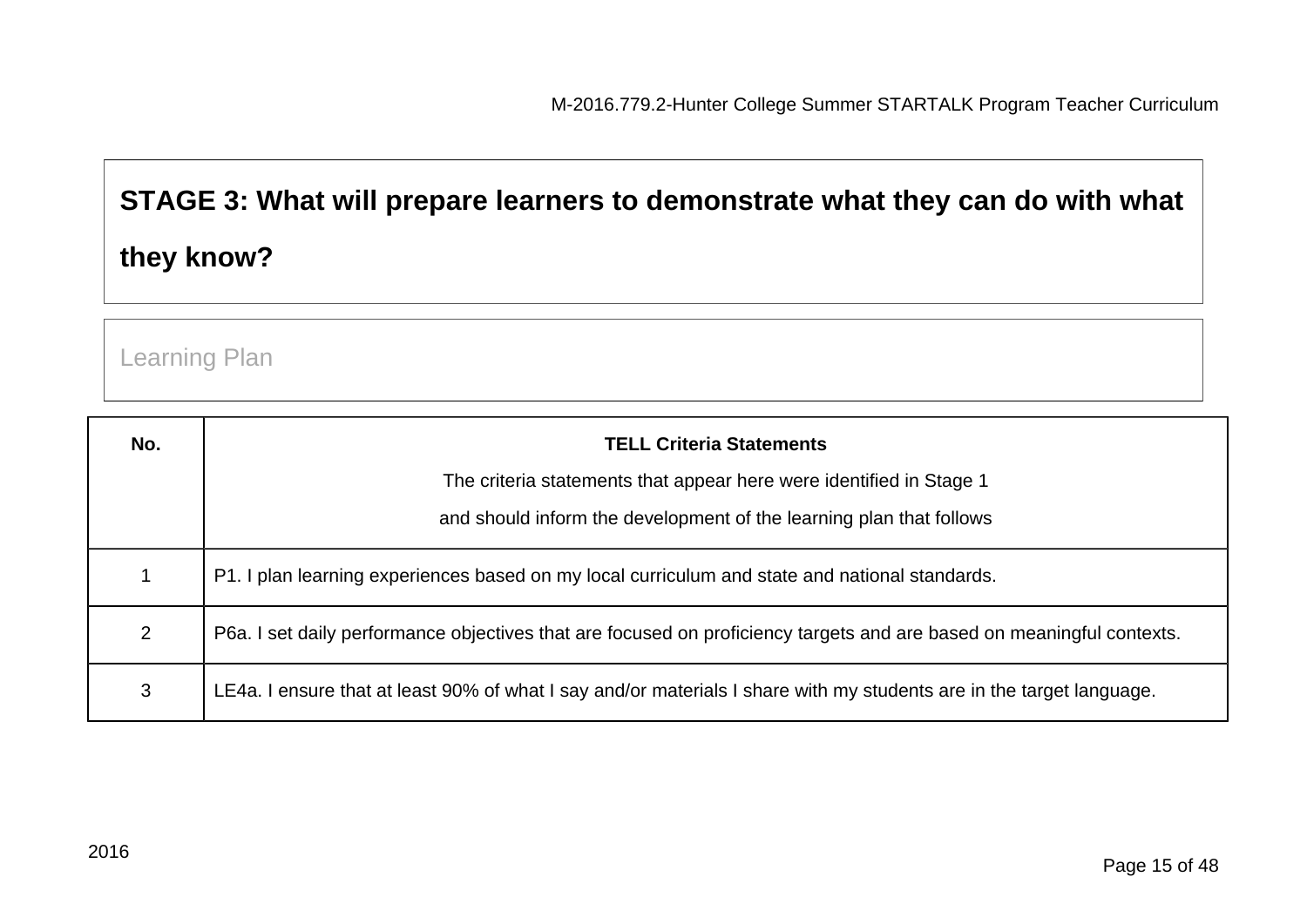| 4 | LE4c. I use a variety of strategies (e.g. visuals, concrete objects, hands-on experiences) to make language<br>comprehensible. |
|---|--------------------------------------------------------------------------------------------------------------------------------|
| 5 | LE4e. I frequently check for understanding in a variety of ways throughout the lesson.                                         |
| 6 | LE4f. I consciously monitor how much I say in order to maximize student opportunities to produce language in each<br>lesson.   |
|   | LE5b. My students engage in language learning opportunities anchored in the modes of communication.                            |
| 8 | LE5d. My students engage daily in pair and/or small group activities.                                                          |

| Day $#$                    | <b>Learning Targets</b>       | <b>Checking for Learning</b> | <b>Instructional Resources</b> |
|----------------------------|-------------------------------|------------------------------|--------------------------------|
| Each day should have       | Unpack the TELL Criteria into | Describe how participants    | Identify the major resources   |
| multiple learning targets. | specific Can Do statements.   | will demonstrate what they   | participants will use to       |
| Use a separate row for     | The learning targets should   | can do with what they know   | work with the topics           |
| each learning target.      | capture the progression       | for each learning target.    | identified in column 2.        |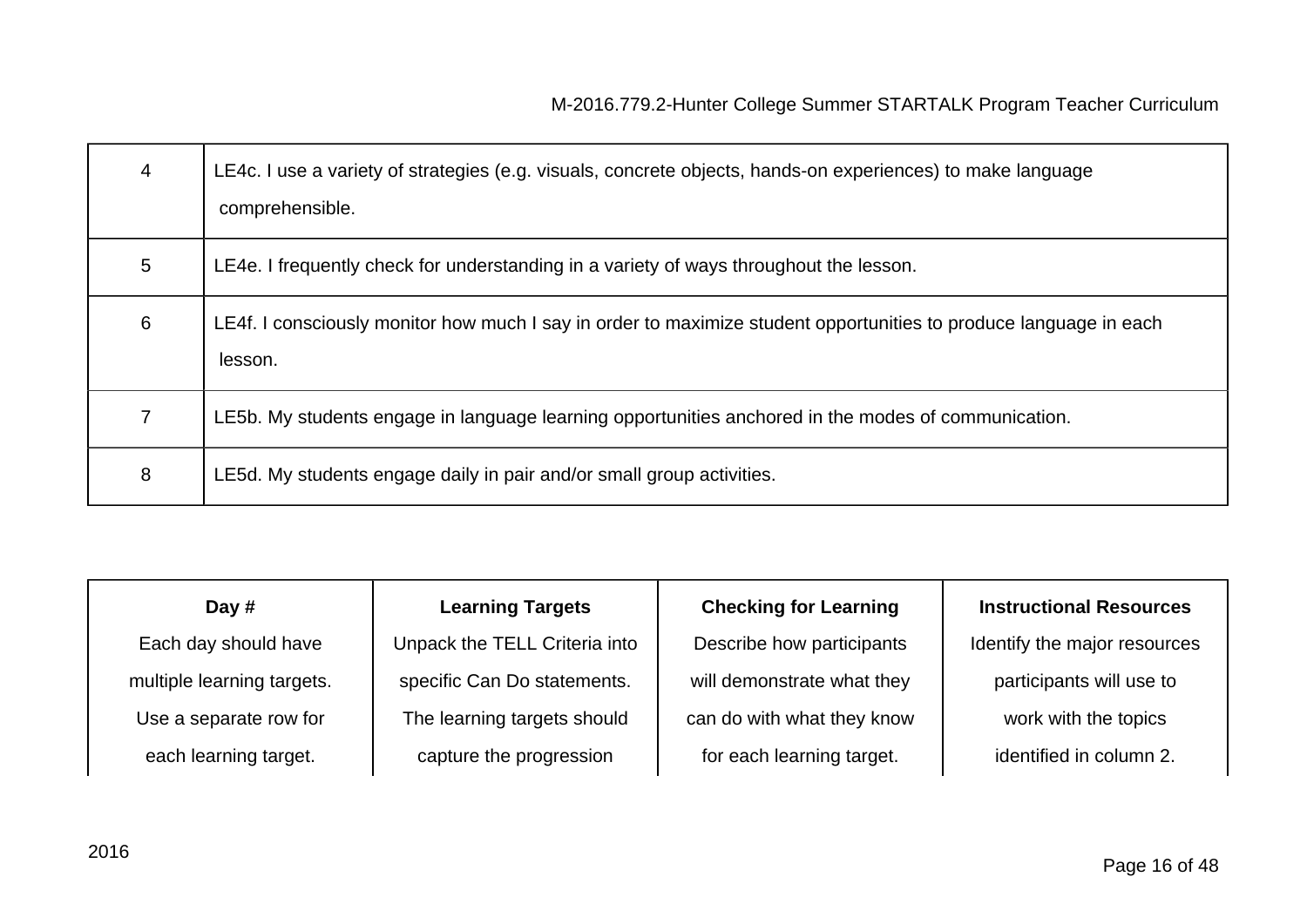|                                                                                                                               | that will allow a participant<br>to meet the learning goal<br>expressed by the TELL Criteria.                                                    |                                                                                                                                                                                                                                                                                                                                                                                      |                                                |
|-------------------------------------------------------------------------------------------------------------------------------|--------------------------------------------------------------------------------------------------------------------------------------------------|--------------------------------------------------------------------------------------------------------------------------------------------------------------------------------------------------------------------------------------------------------------------------------------------------------------------------------------------------------------------------------------|------------------------------------------------|
| June 23, Day 1 (Workshop on<br>Effective Communication in the<br>American classroom) FOCUS:<br><b>Minimizing Teacher-Talk</b> | I can spot instances of<br>incomprehensible teacher-<br>talk and discuss its<br>impact on teacher-student<br>communications in the<br>classroom. | o Participants watch video<br>clips that capture classroom<br>moments when teacher-<br>student communications break<br>down. Working in groups,<br>participants identify instances<br>of incomprehensible teacher<br>talk in the clips, and discuss<br>how they impact the effective<br>communication between the<br>teacher and the students. o<br>Participants present their ideas | Classroom videos featuring<br>student teachers |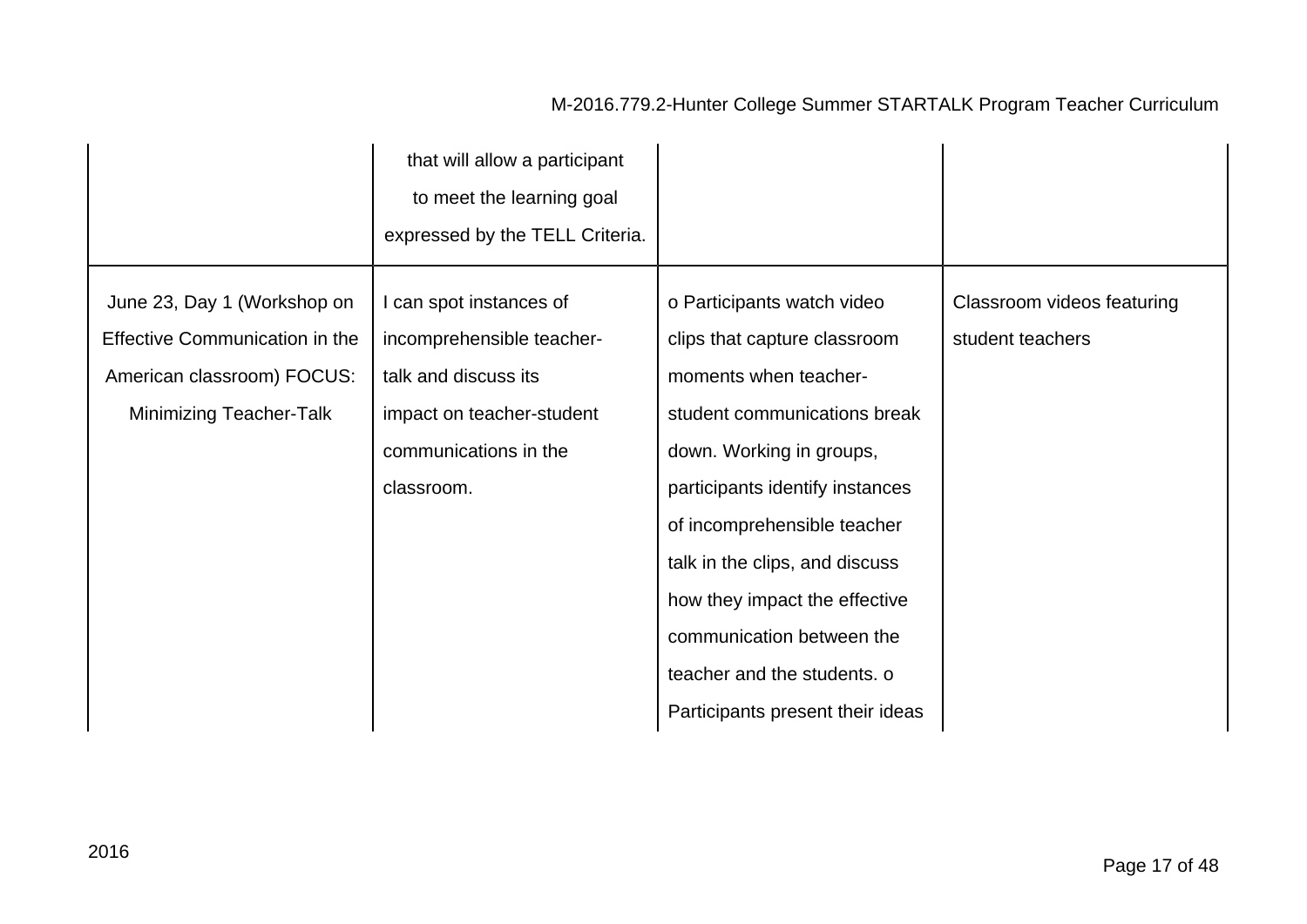|                                                                                                                                                         |                                                                                                     | to the workshop leader and<br>receive feedback.                                                                                                                                                                                                                                                                                                                                                                          |                                                |
|---------------------------------------------------------------------------------------------------------------------------------------------------------|-----------------------------------------------------------------------------------------------------|--------------------------------------------------------------------------------------------------------------------------------------------------------------------------------------------------------------------------------------------------------------------------------------------------------------------------------------------------------------------------------------------------------------------------|------------------------------------------------|
| June 23, Day 1 (Workshop<br>on Effective Communication<br>in the American classroom)<br><b>FOCUS: Minimizing Teacher-</b><br>Talk, Comprehensible Input | I can reduce the amount<br>of teacher talk and make<br>the target language input<br>comprehensible. | o Referring to the instances<br>of incomprehensible teacher<br>talk spotted in the video clips,<br>participants work in groups to<br>maximally reduce the amount<br>of teacher talk, and design<br>strategies to make the input<br>comprehensible. o Partici pants<br>demonstrate and compare the<br>comprehensible input strategies<br>designed by different groups<br>and obtain feedback from the<br>workshop leader. | Classroom videos featuring<br>student teachers |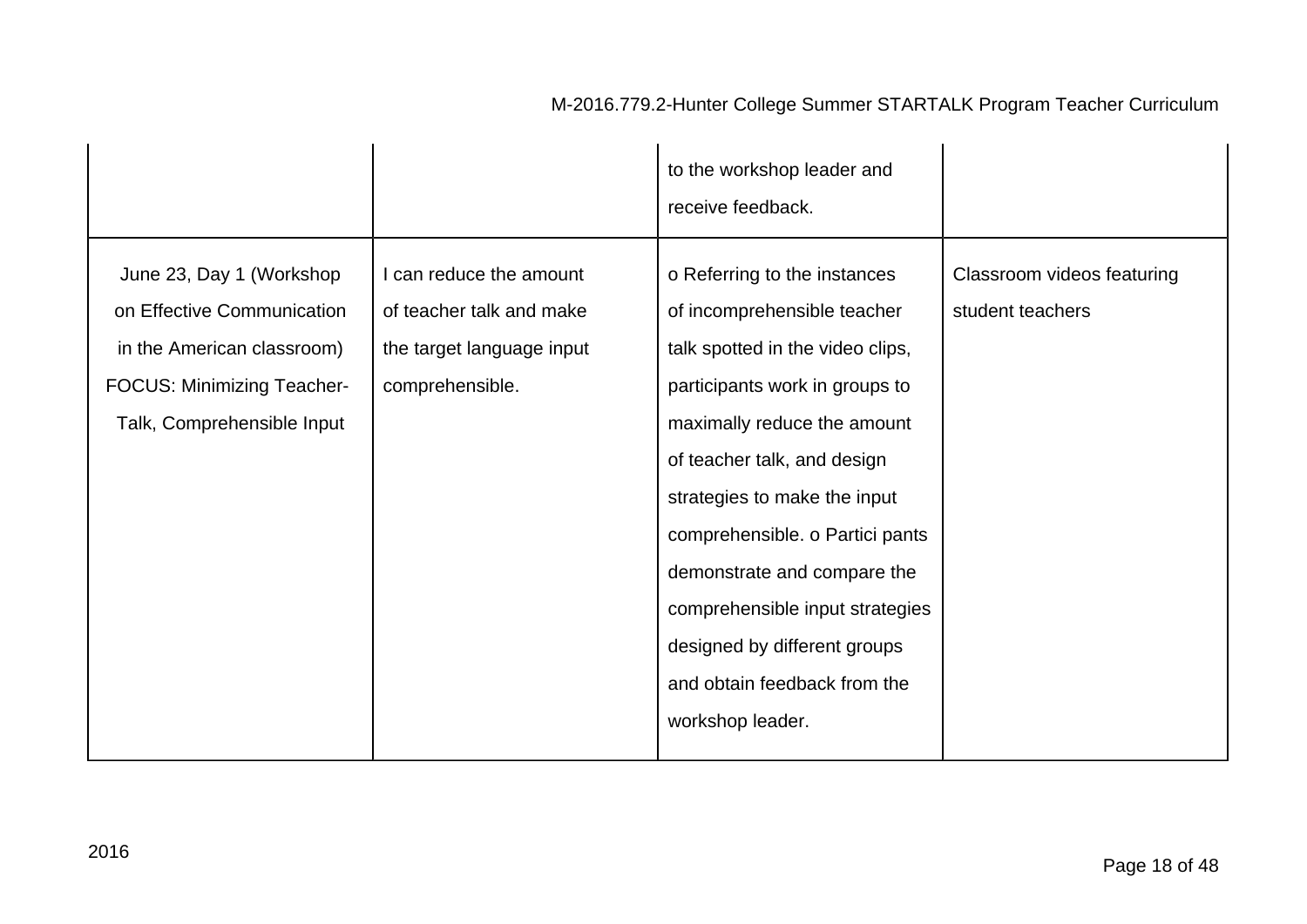| June 23, Day 1 (Workshop on           | I can identify moments of       | o Participants watch a different | Classroom videos featuring |
|---------------------------------------|---------------------------------|----------------------------------|----------------------------|
| <b>Effective Communication in the</b> | instruction when checking-for-  | set of videos that capture       | student teachers           |
| American classroom) FOCUS:            | understandin g is missing, and  | moments of communication         |                            |
| <b>Checking for Understanding</b>     | discuss its impact on the flow  | gaps between the teacher         |                            |
|                                       | of communication between        | and the students in a Chinese    |                            |
|                                       | teacher and students.           | classroom. Working in groups,    |                            |
|                                       |                                 | participants identify stages of  |                            |
|                                       |                                 | teaching in the video clip where |                            |
|                                       |                                 | checking-for-understandin g      |                            |
|                                       |                                 | should have been done but was    |                            |
|                                       |                                 | not implemented, and discuss     |                            |
|                                       |                                 | its consequences.                |                            |
|                                       |                                 |                                  |                            |
| June 23, Day 1 (Workshop on           | I can enrich the strategies of  | o Focusing on the steps of       | Classroom videos featuring |
| <b>Effective Communication in the</b> | checking-for-understandin g for | teaching where checking-for-     | student teachers           |
|                                       |                                 | understandin g is missing in     |                            |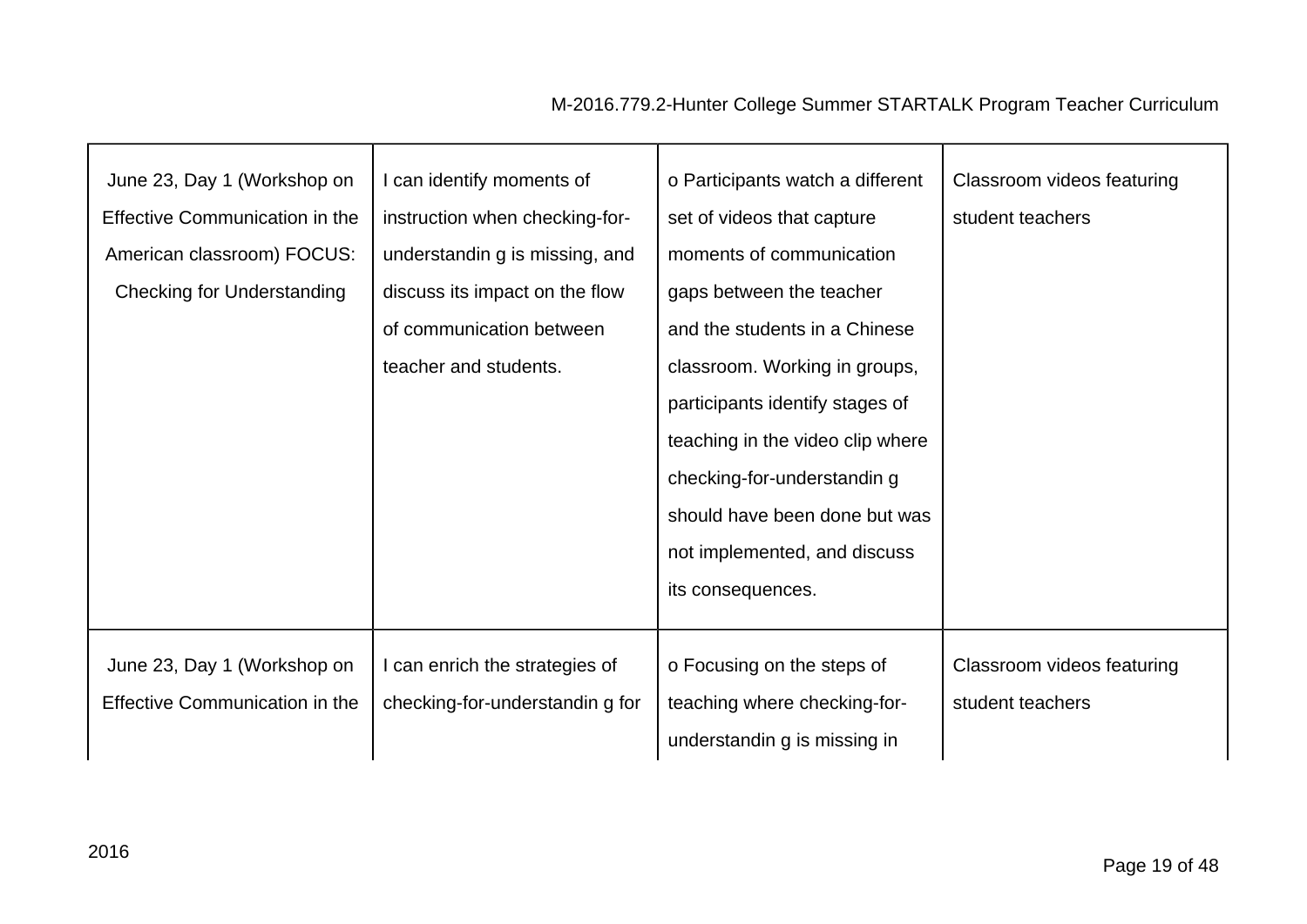| American classroom) FOCUS:        | better communications with the   | the videos, participants work in |                                 |
|-----------------------------------|----------------------------------|----------------------------------|---------------------------------|
| <b>Checking for Understanding</b> | students.                        | groups and design strategies     |                                 |
|                                   |                                  | of checking-for-learning to      |                                 |
|                                   |                                  | keep the students engaged.       |                                 |
|                                   |                                  | o Participants present the       |                                 |
|                                   |                                  | strategies to the workshop       |                                 |
|                                   |                                  | leader and receive feedback.     |                                 |
|                                   |                                  |                                  |                                 |
| June 24, Day 2 (Workshop on       | I can write can-do statements    | o Based on the lesson they       | <b>STARTALK Student program</b> |
| Task-based Online Teaching)       | for my online tutoring sessions. | are going to teach during the    | learning packet                 |
| <b>FOCUS: Learning Objectives</b> |                                  | online practicum, participants   |                                 |
|                                   |                                  | work in pairs and brainstorm     |                                 |
|                                   |                                  | can-do statements that suit      |                                 |
|                                   |                                  | the online tutoring setting. o   |                                 |
|                                   |                                  | Participants present the can-    |                                 |

 $\mathbf{r}$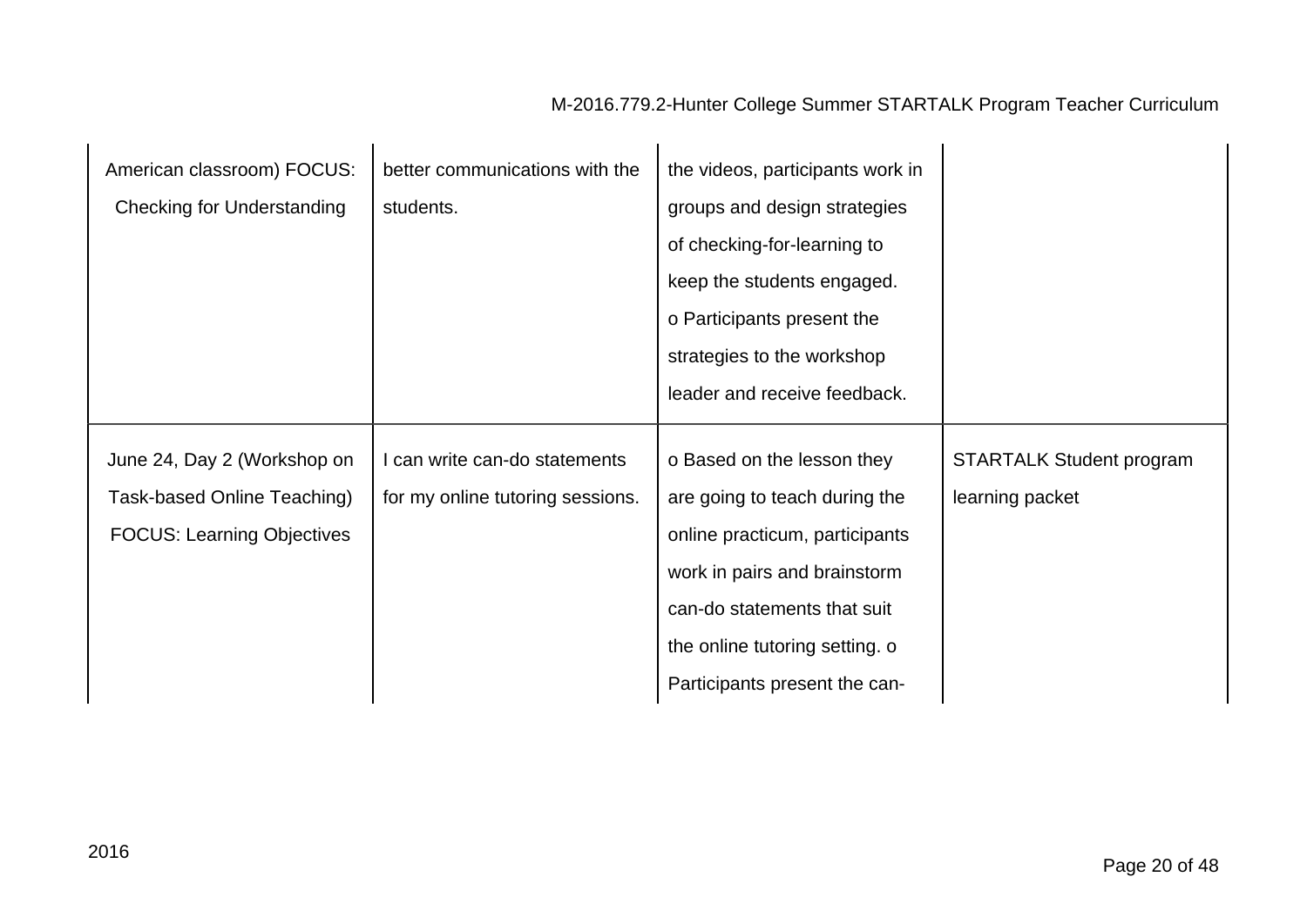|                                                                                                |                                                                            | do statements to the workshop<br>leader for feedback.                                                                                                                                                                                                                                                                               |                                                    |
|------------------------------------------------------------------------------------------------|----------------------------------------------------------------------------|-------------------------------------------------------------------------------------------------------------------------------------------------------------------------------------------------------------------------------------------------------------------------------------------------------------------------------------|----------------------------------------------------|
| June 24, Day 2 (Workshop on<br>Task-based Online Teaching)<br><b>FOCUS: Meaningful Context</b> | I can construct meaningful<br>context(s) for the lesson I tutor<br>online. | o With the learning objectives<br>(can-do's) established,<br>participants construct<br>meaningful context(s) that<br>involves the features of the<br>virtue environment to support<br>the delivery of the learning<br>objectives. o Participant s<br>present the contexts they<br>construct to the workshop<br>leader for feedback. | <b>STARTALK Student program</b><br>learning packet |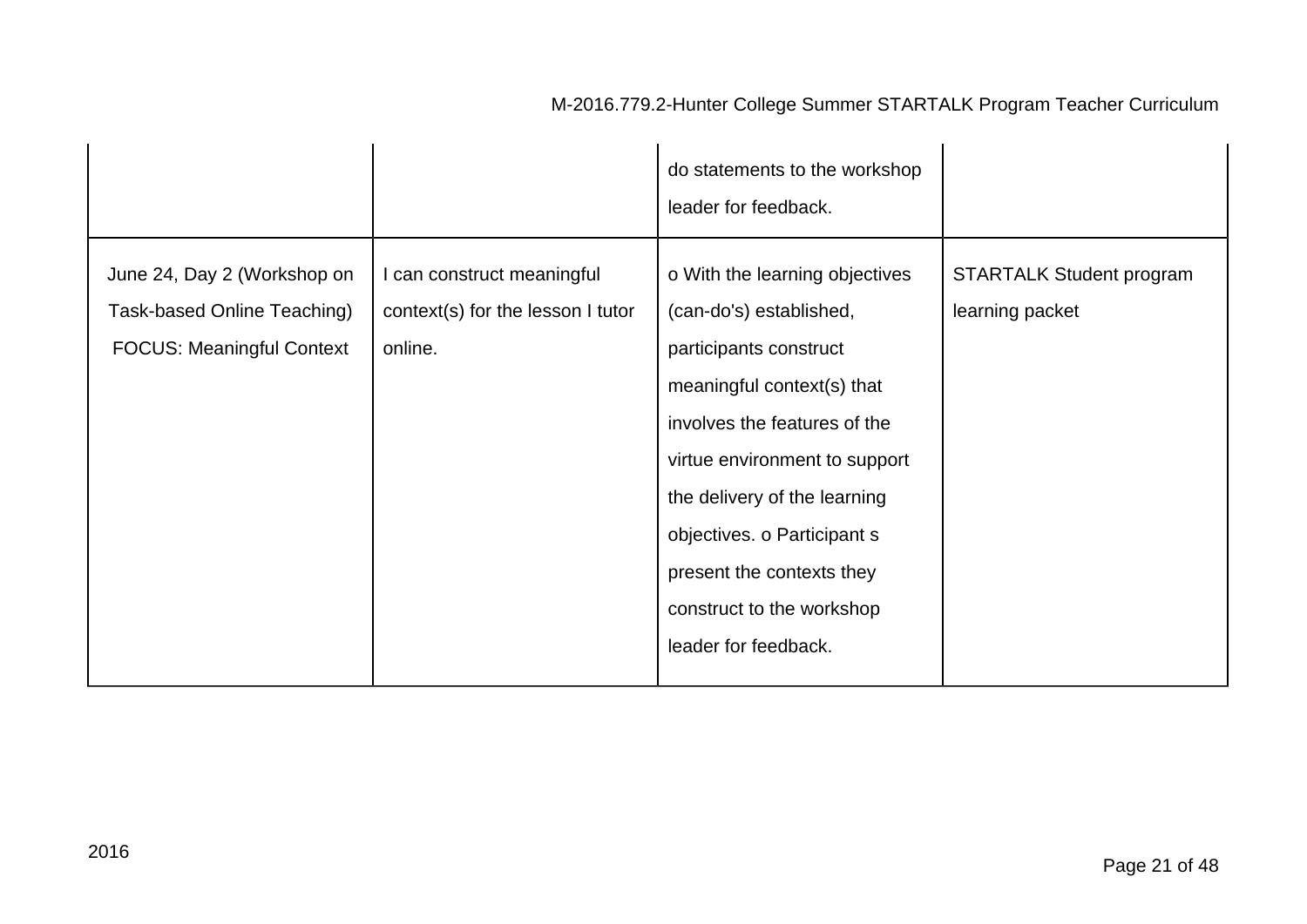| June 24, Day 2 (Workshop on   | I can plan formative            | o With the learning objectives   | <b>STARTALK Student program</b> |
|-------------------------------|---------------------------------|----------------------------------|---------------------------------|
| Task-based Online Teaching)   | assessments for my online       | and meaningful contexts          | learning packet                 |
| <b>FOCUS: Assessment and</b>  | tutoring session in three modes | constructed, participants        |                                 |
| <b>Modes of Communication</b> | of communication.               | brainstorm in groups about       |                                 |
|                               |                                 | formative assessments to         |                                 |
|                               |                                 | be carried out in the online     |                                 |
|                               |                                 | setting, including three modes   |                                 |
|                               |                                 | of communication, and            |                                 |
|                               |                                 | present the assessments          |                                 |
|                               |                                 | to the workshop leader for       |                                 |
|                               |                                 | feedback. o Choosing one         |                                 |
|                               |                                 | mode of communication from       |                                 |
|                               |                                 | the assessments designed,        |                                 |
|                               |                                 | participants prepare the         |                                 |
|                               |                                 | teaching materials (e.g., PPT    |                                 |
|                               |                                 | slides) that are friendly to the |                                 |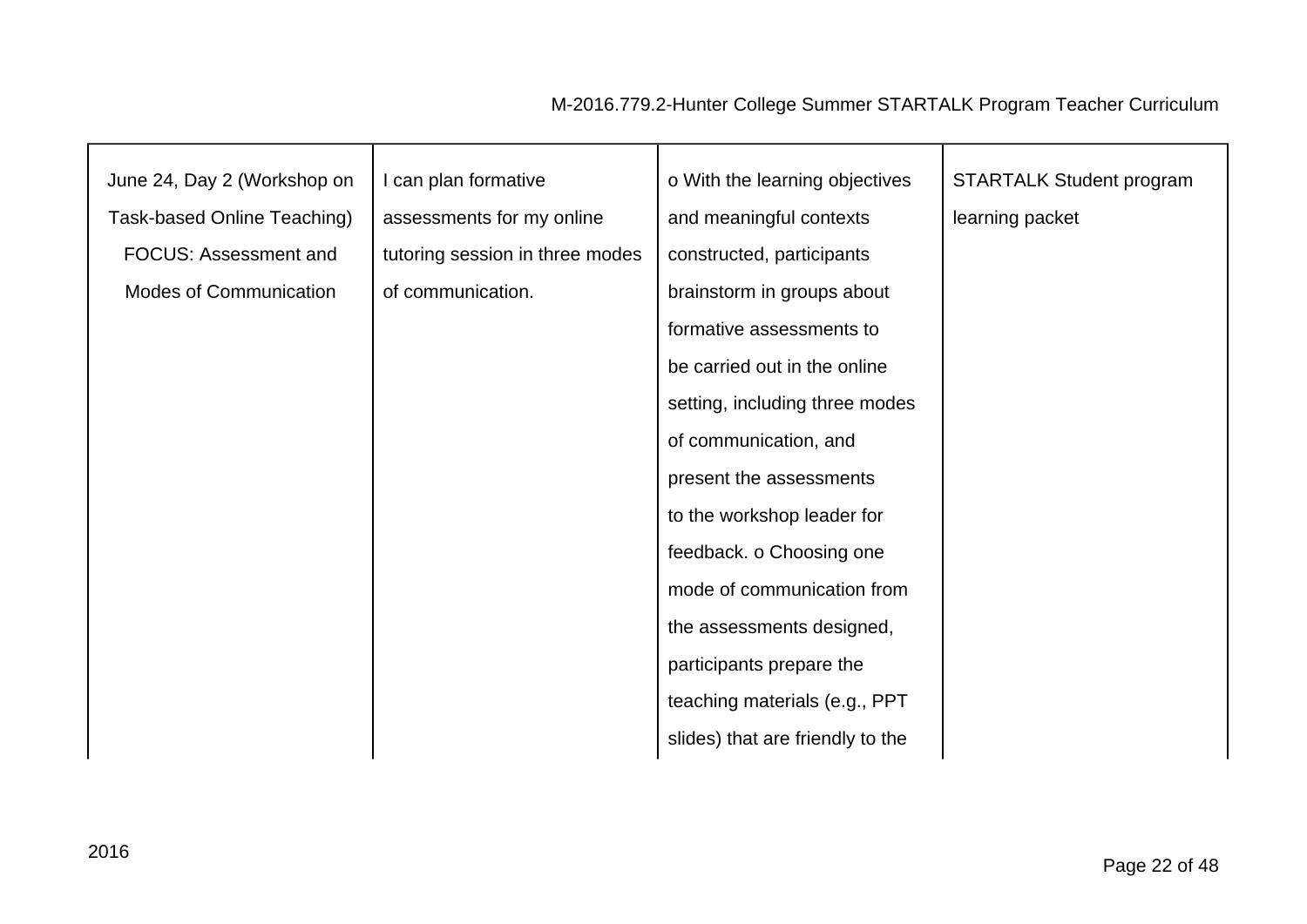|                                                                                                           |                                                                                                                                         | virtual environment, present<br>them to the workshop leader<br>and receive feedback.                                                                                                                                                                                                                                                                       |                                                    |
|-----------------------------------------------------------------------------------------------------------|-----------------------------------------------------------------------------------------------------------------------------------------|------------------------------------------------------------------------------------------------------------------------------------------------------------------------------------------------------------------------------------------------------------------------------------------------------------------------------------------------------------|----------------------------------------------------|
| June 24, Day 2 (Workshop<br>on Task-based Online<br>Teaching) FOCUS:<br><b>Checking for Understanding</b> | I can adopt different strategies<br>to check for learner's<br>understanding of my instruction<br>through my online tutoring<br>session. | o Using the materials designed<br>for the assessment, participants<br>demonstrate tutoring the<br>materials with their peers,<br>adopting at least three<br>strategies of checking for<br>understanding that would work<br>in the online setting. o The<br>workshop leader will observe<br>the demonstrations and provide<br>feedback to the participants. | <b>STARTALK Student program</b><br>learning packet |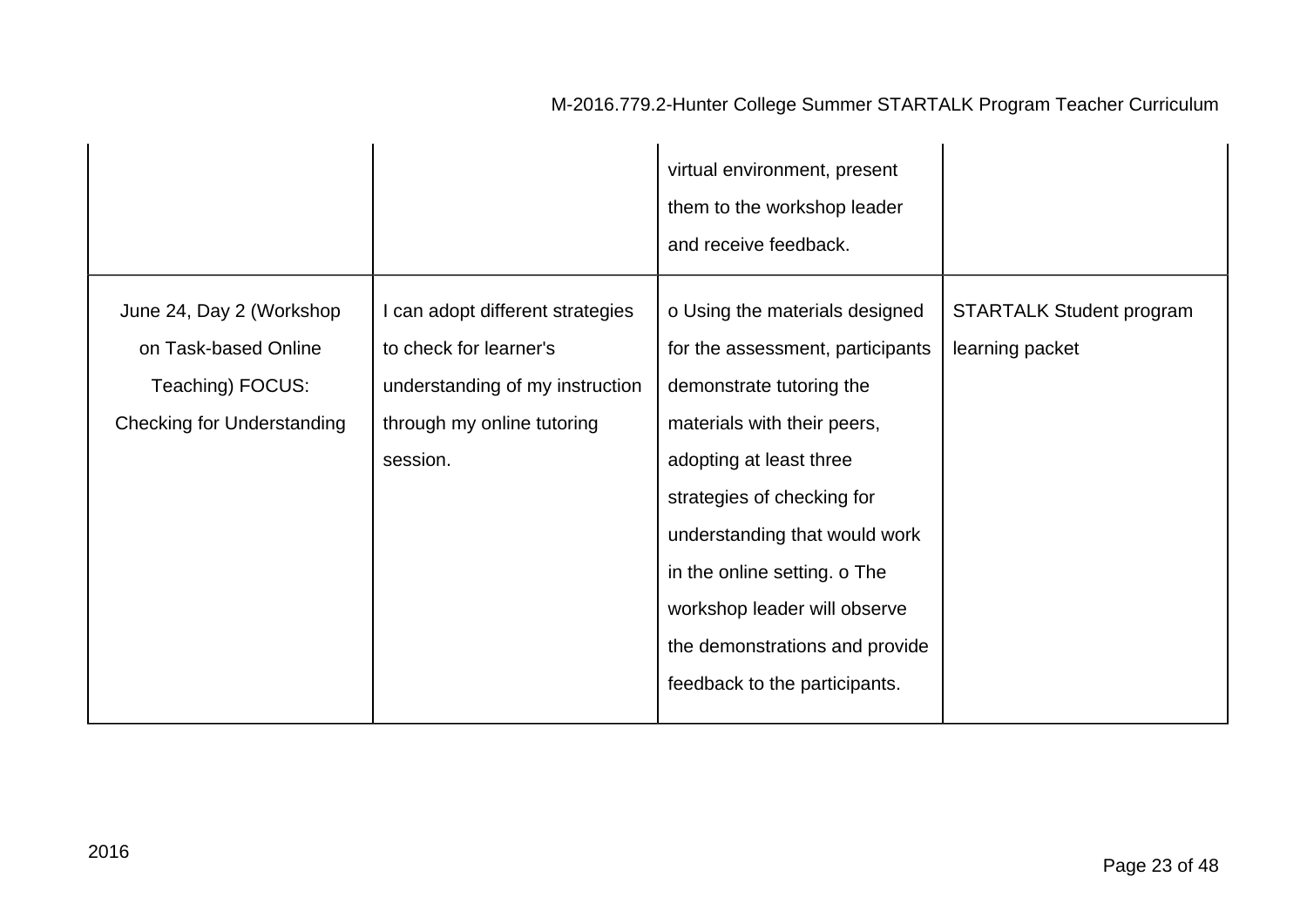| June 25, Day 3 (Workshop  | I can use comprehensible        | o Picking a new language form    | <b>STARTALK Student program</b> |
|---------------------------|---------------------------------|----------------------------------|---------------------------------|
| on Teaching in the Target | input strategies to present new | (e.g., a set of words, a grammar | learning packet                 |
| Language) FOCUS:          | language forms to the learners. | construction, an expression)     |                                 |
| Target Language Use and   |                                 | from the lesson they are going   |                                 |
| Comprehensible Input      |                                 | to teach during the face-to-     |                                 |
|                           |                                 | face practicum, participants     |                                 |
|                           |                                 | work in groups and design a      |                                 |
|                           |                                 | comprehensible input strategy    |                                 |
|                           |                                 | (e.g., using pictures, props,    |                                 |
|                           |                                 | body movements) to present       |                                 |
|                           |                                 | the new form to the learners.    |                                 |
|                           |                                 | o Participants demonstrate       |                                 |
|                           |                                 | the strategy in front of the     |                                 |
|                           |                                 | peers and workshop leader and    |                                 |
|                           |                                 | obtain feedback from them.       |                                 |
|                           |                                 |                                  |                                 |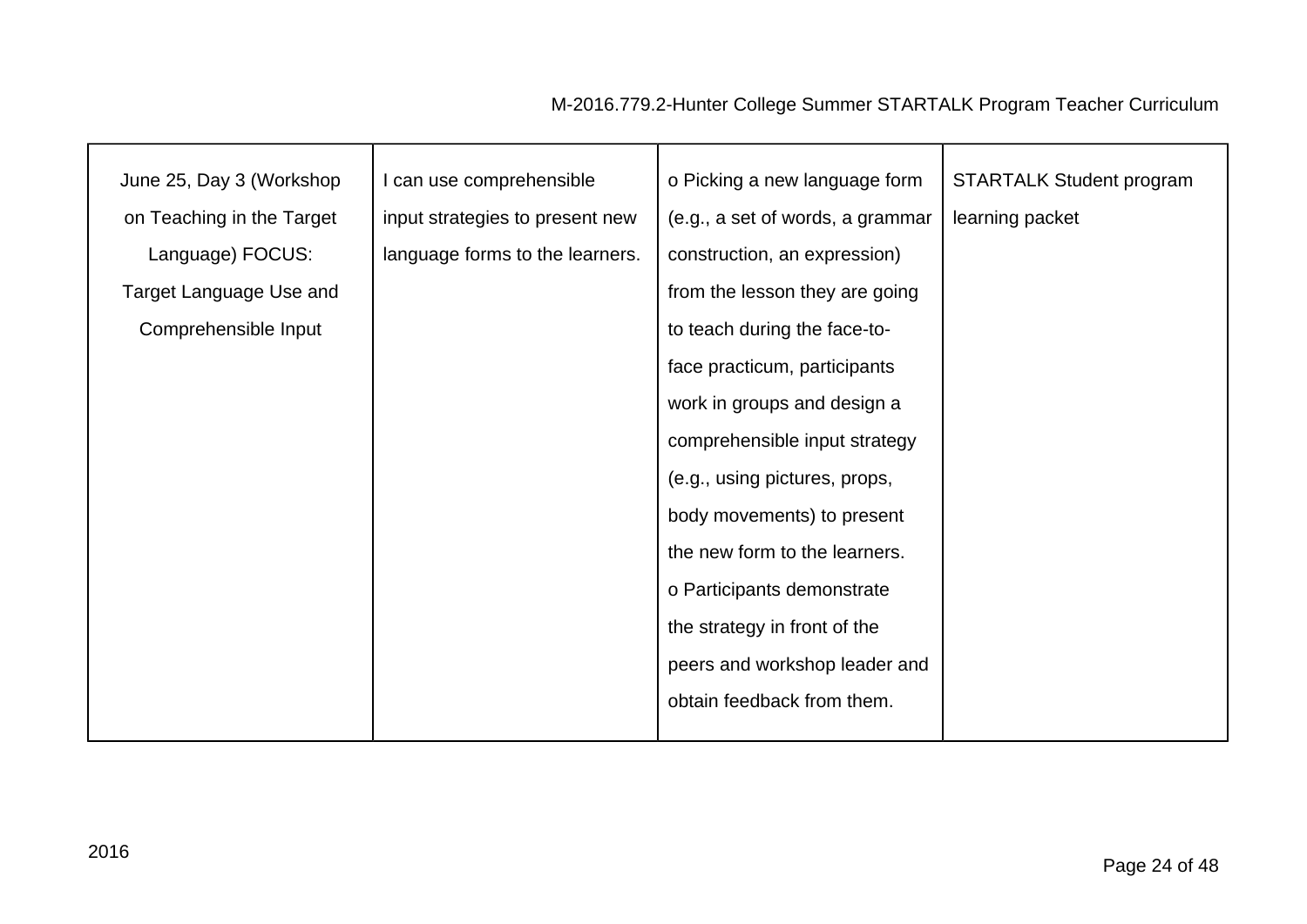| June 25, Day 3 (Workshop          | I can adopt different         | o Following the presentation of | <b>STARTALK Student program</b> |
|-----------------------------------|-------------------------------|---------------------------------|---------------------------------|
| on Teaching in the Target         | strategies to check for       | the new language forms in the   | learning packet                 |
| Language) FOCUS:                  | learner's understanding of my | target language, participants   |                                 |
| <b>Checking for Understanding</b> | presentation of new language  | continue to work in groups      |                                 |
|                                   |                               |                                 |                                 |
|                                   | forms.                        | and brain storm strategies      |                                 |
|                                   |                               | to reinforce the learning of    |                                 |
|                                   |                               | the new forms and check for     |                                 |
|                                   |                               | learners' understanding (e.g.,  |                                 |
|                                   |                               | TPR, natural approach, Gouin    |                                 |
|                                   |                               | Series). o Participants pick a  |                                 |
|                                   |                               | strategy and demonstrate it.    |                                 |
|                                   |                               | o The workshop leader will      |                                 |
|                                   |                               | observe the demonstrations      |                                 |
|                                   |                               | and provide feedback to the     |                                 |
|                                   |                               | participants.                   |                                 |
|                                   |                               |                                 |                                 |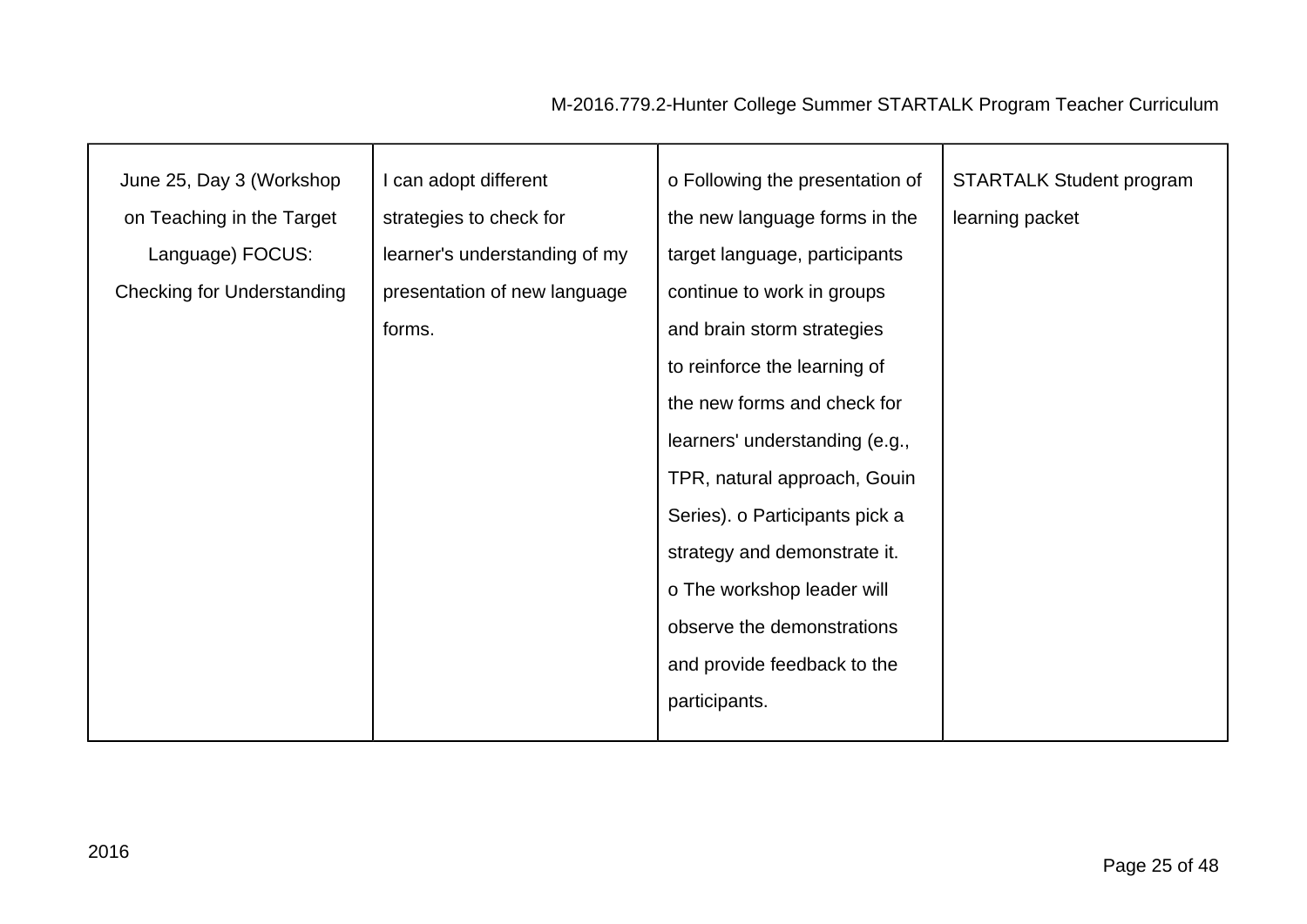| June 25, Day 3 (Workshop  | I can assess the learning of | o With the new language forms  | <b>STARTALK Student program</b> |
|---------------------------|------------------------------|--------------------------------|---------------------------------|
| on Teaching in the Target | new language forms in three  | they picked, participants work | learning packet                 |
| Language) FOCUS:          | modes of communication.      | in groups and design three     |                                 |
| Assessment and Modes      |                              | assessments in interpretive    |                                 |
| of Communication          |                              | (e.g., reading authentic       |                                 |
|                           |                              | material), interpersonal       |                                 |
|                           |                              | (e.g., making a phone call)    |                                 |
|                           |                              | and presentational (e.g.,      |                                 |
|                           |                              | making a poster) modes of      |                                 |
|                           |                              | communication. o Particip      |                                 |
|                           |                              | ants discuss the assessments   |                                 |
|                           |                              | with the workshop leader and   |                                 |
|                           |                              | receive feedback.              |                                 |
|                           |                              |                                |                                 |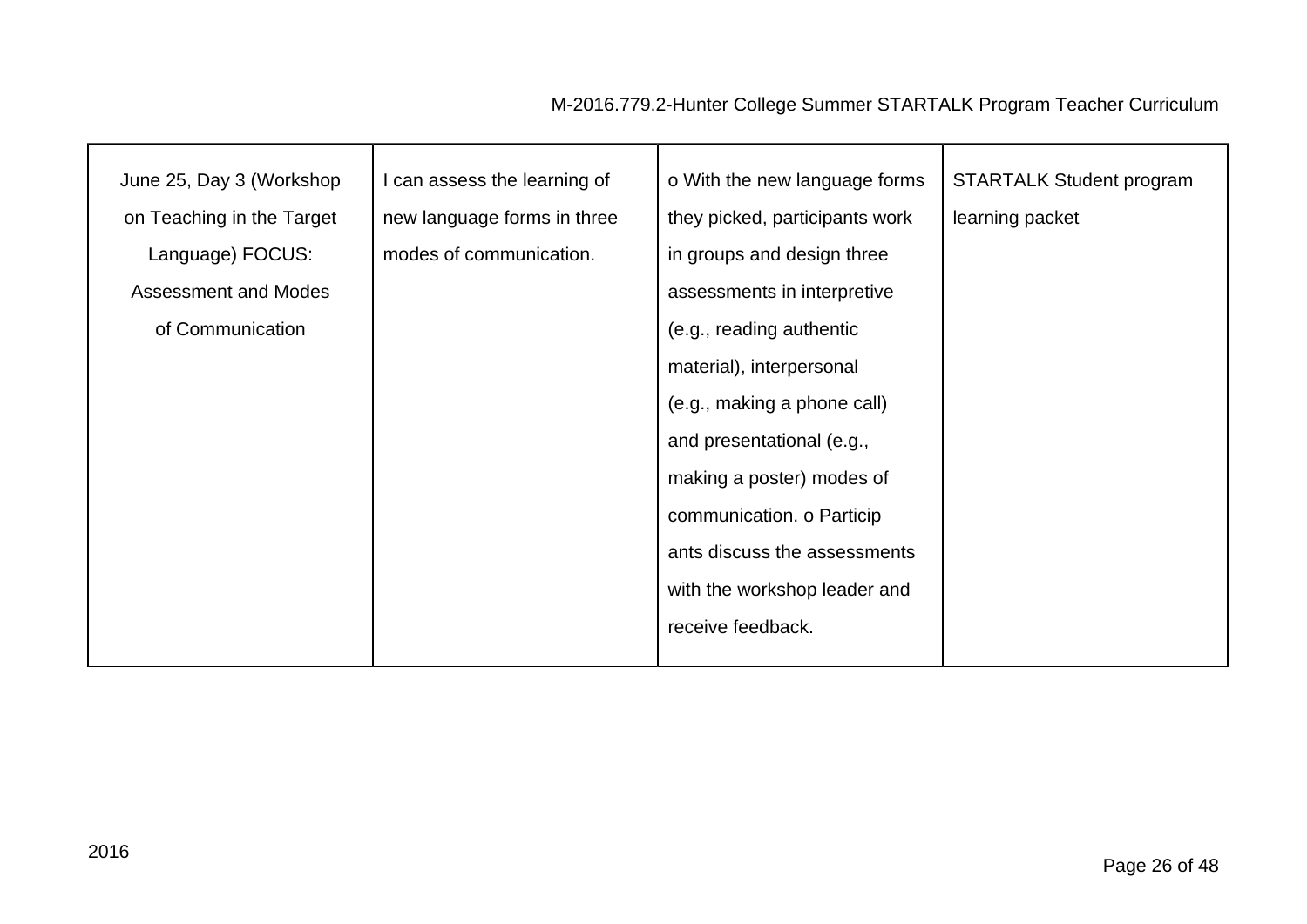| June 26, Day 4 (Seminar)<br><b>FOCUS: Learning Standards</b>  | I can identify the 5C's of World-<br>Readiness Standards in a<br>curriculum.                       | o Working in pairs, participants<br>match the 5C's to a selection<br>of randomized learning tasks<br>in the STARTALK high school<br>curriculum.                                                                                         | o World-Readiness Standards<br>o STARTALK Student program<br>curriculum |
|---------------------------------------------------------------|----------------------------------------------------------------------------------------------------|-----------------------------------------------------------------------------------------------------------------------------------------------------------------------------------------------------------------------------------------|-------------------------------------------------------------------------|
| June 26, Day 4 (Seminar)<br><b>FOCUS: Learning Objectives</b> | I can establish can-do<br>statements based on the<br>learning activities designed for<br>a lesson. | o With its original can-<br>do statements removed,<br>participants read the learning<br>activities in a sample<br>lesson plan designed for<br>the STARTALK student<br>program, and establish can-do<br>statements for these activities. | Sample lesson plan for the<br>STARTALK high school<br>program           |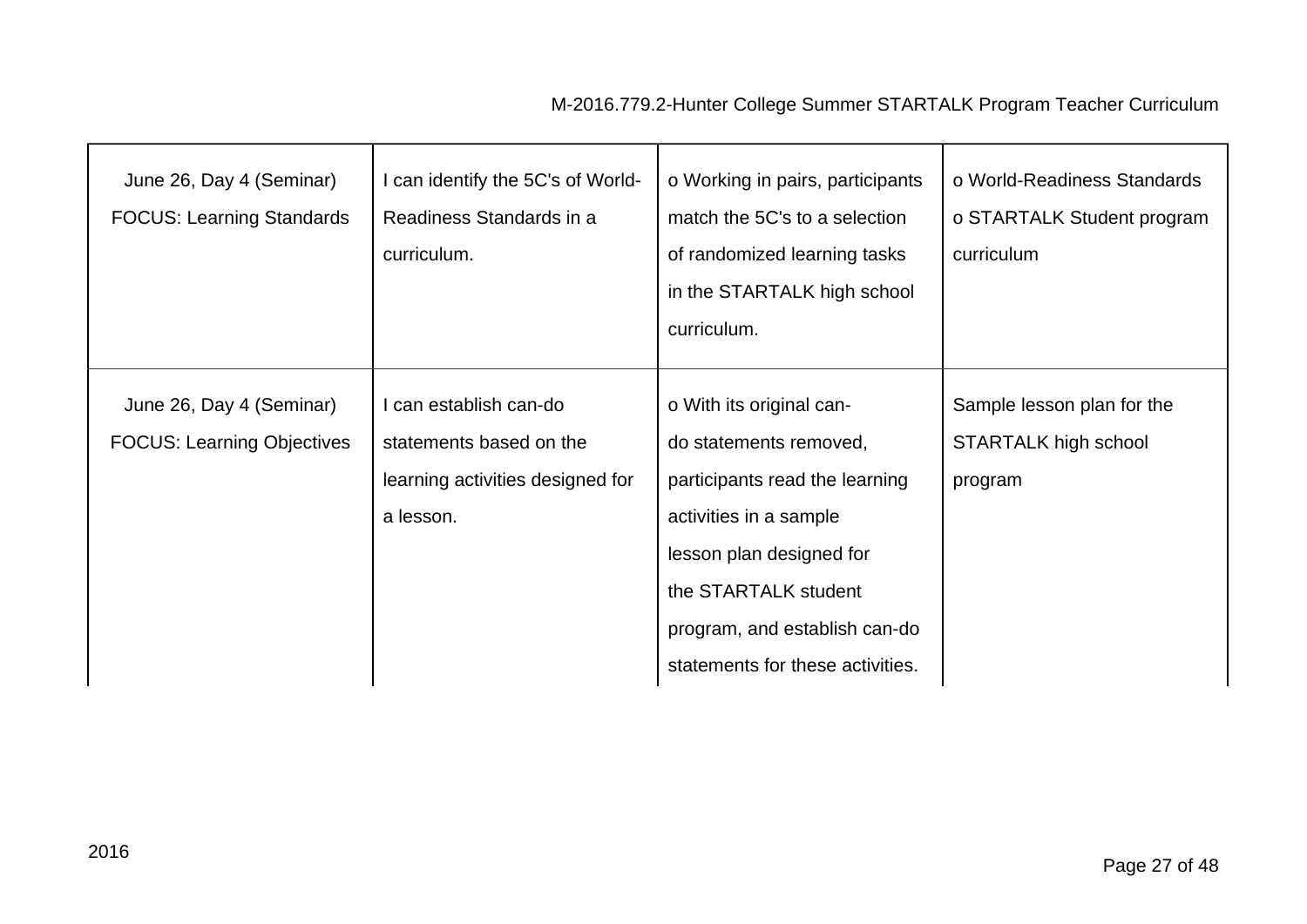#### o Participant s match the cando statements to the 5C's. June 26, Day 4 (Seminar) FOCUS: Meaningful Context I can identify the meaningful context(s) constructed in a lesson. o With the 5C's and learning objectives (can-do's) identified, participants identify the meaningful context(s) constructed in the sample lesson plan to support the delivery of the learning objectives and the reflection of the 5C's. Sample lesson plan for the STARTALK high school program June 26, Day 4 (Seminar) FOCUS: Learning Objectives I can write can-do statements for my lesson plan. o Working in groups, participants create can-do statements and draft the first STARTALK lesson plan template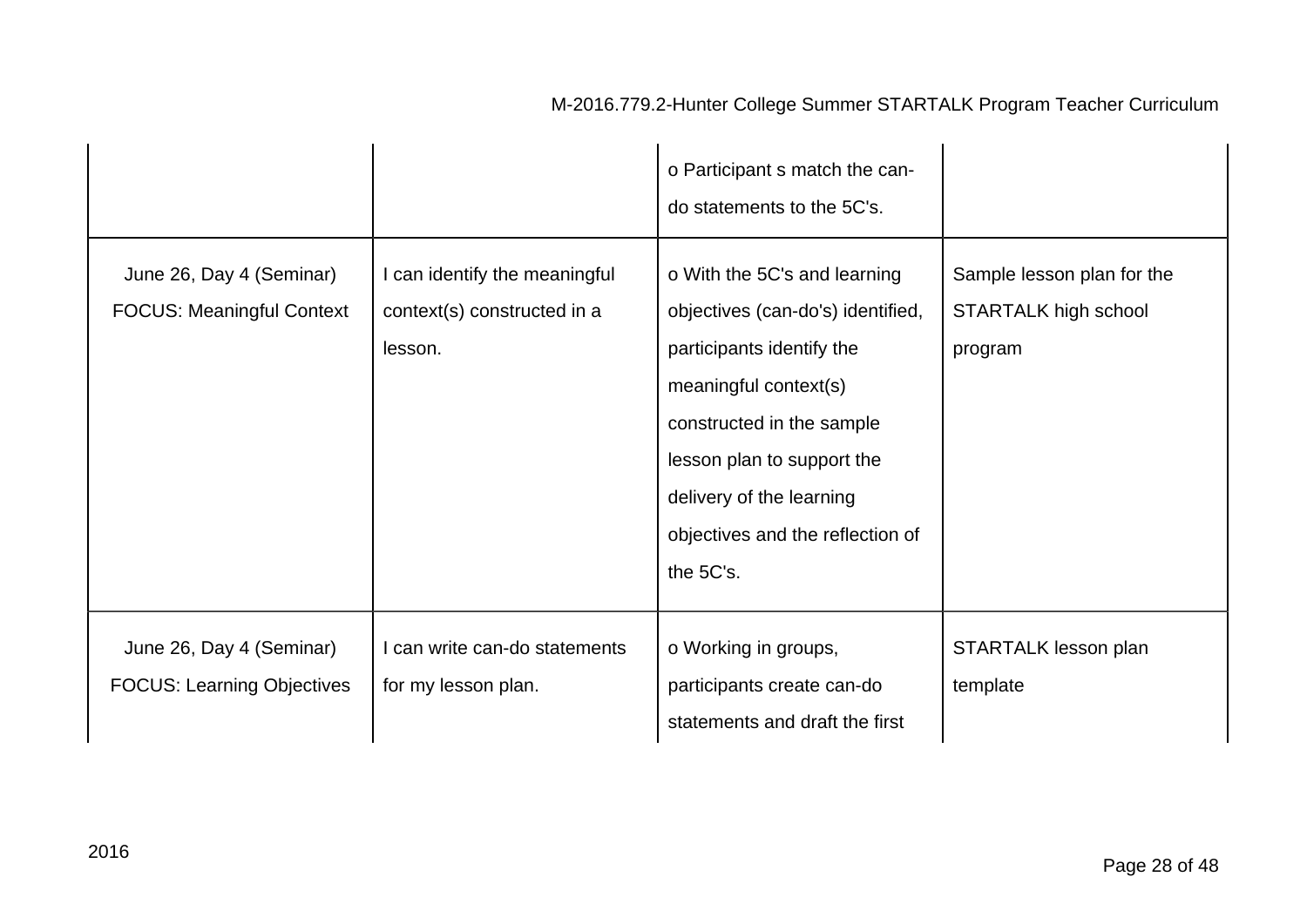|                                                                                                       |                                                         | stage (learning objectives)<br>of their own lesson plans to<br>be used for micro-teaching. o<br>Partici pants submit the draft to<br>the lead instructor for feedback<br>and approval.                                                                                                                                  |     |
|-------------------------------------------------------------------------------------------------------|---------------------------------------------------------|-------------------------------------------------------------------------------------------------------------------------------------------------------------------------------------------------------------------------------------------------------------------------------------------------------------------------|-----|
| June 26, Day 4 (Seminar)<br><b>FOCUS: Learning</b><br>Standards, Objectives<br>and Meaningful Context | I can construct meaningful<br>context(s) for my lesson. | o Based on the first stage of<br>their lesson plans, participants<br>work in groups and construct<br>meaningful context(s) for<br>their lessons to support the<br>achievement of the learning<br>objectives. o Participant<br>s present the meaningful<br>context(s) to the lead instructor<br>for feedback and explain | N/A |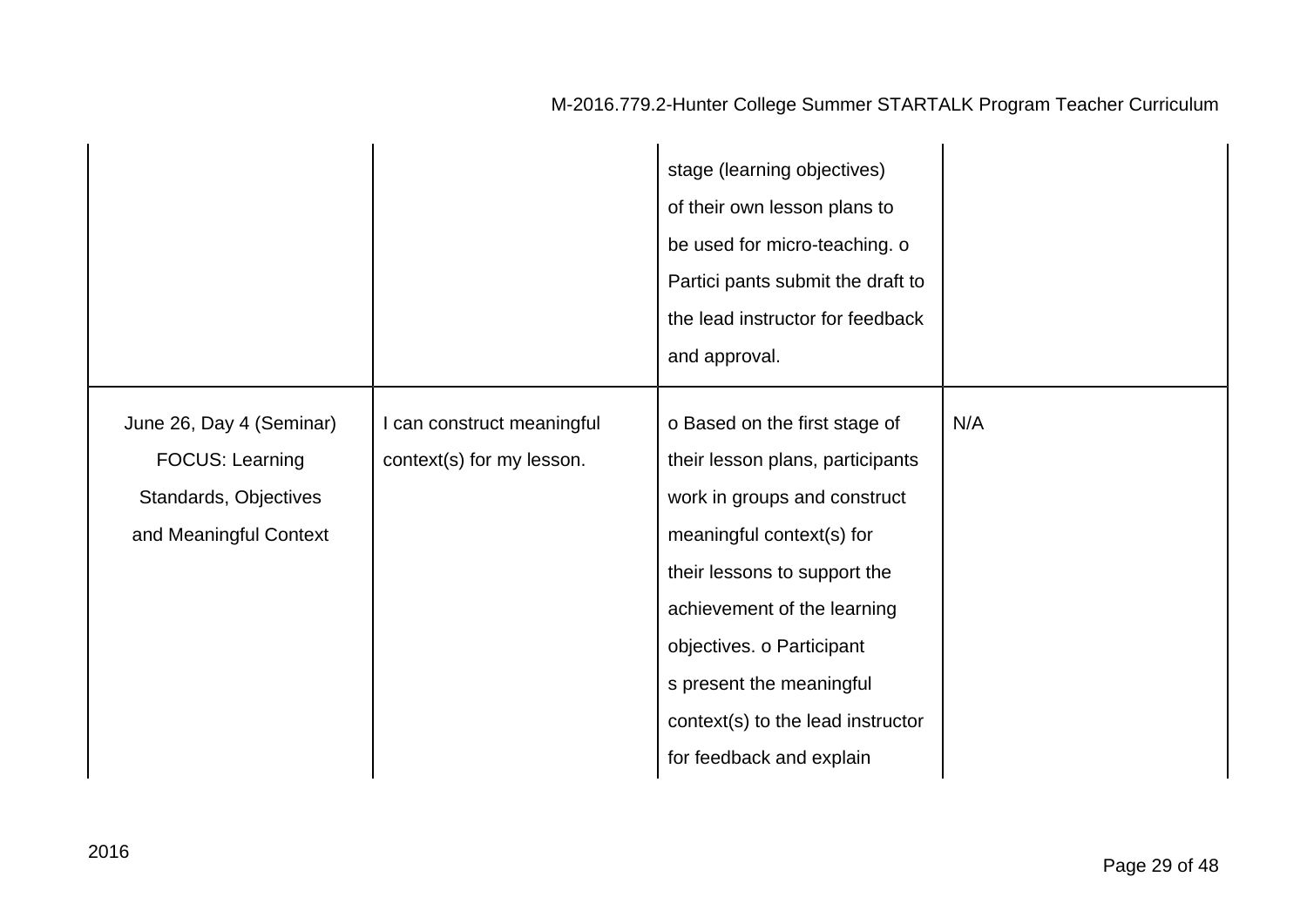|                                                                                            |                                                                         | how the context(s) reflect the<br>learning objectives and the<br>5C's.                                                                                                                                                   |                                                               |
|--------------------------------------------------------------------------------------------|-------------------------------------------------------------------------|--------------------------------------------------------------------------------------------------------------------------------------------------------------------------------------------------------------------------|---------------------------------------------------------------|
| June 27, Day 5 (Seminar)<br><b>FOCUS: Modes</b><br>of Communication                        | I can identify the three modes<br>of communication in a lesson<br>plan. | o Working in pairs, participants<br>match the three modes<br>of communication to the<br>corresponding learning and<br>assessment tasks in the sample<br>lesson plan designed for<br>the STARTALK high school<br>program. | Sample lesson plan for the<br>STARTALK high school<br>program |
| June 27, Day 5 (Seminar)<br><b>FOCUS: Assessments and</b><br><b>Modes of Communication</b> | I can incorporate three modes<br>of communication in my lesson<br>plan. | o Based on the first stage of the<br>lesson plans they designed in<br>the previous day, participants                                                                                                                     | STARTALK lesson plan<br>template                              |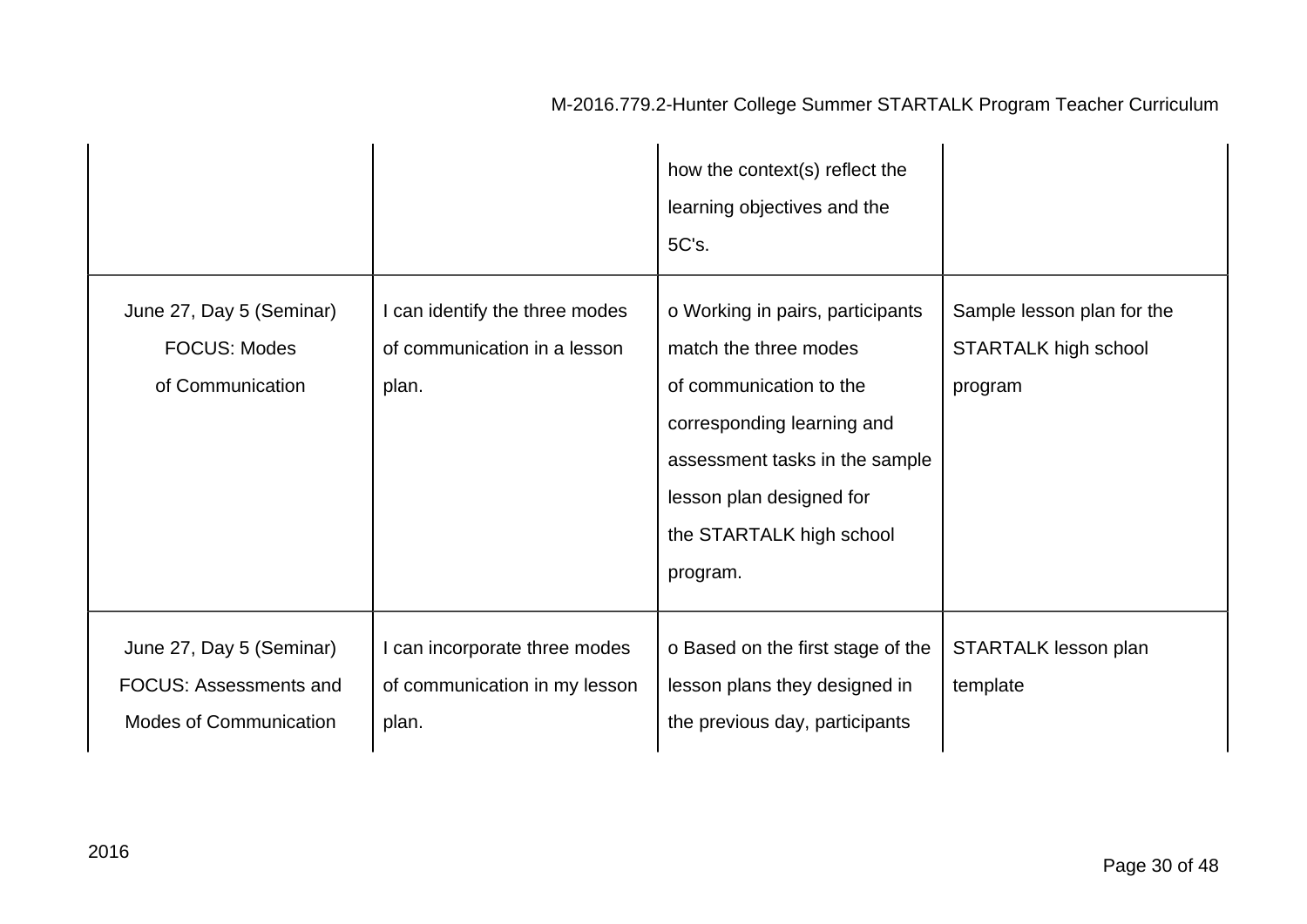|  | work in groups and develop        |  |
|--|-----------------------------------|--|
|  | the second stage (performance     |  |
|  | assessment) of their lesson       |  |
|  | plans, incorporating three        |  |
|  | modes of communication.           |  |
|  | o Particip ants present their     |  |
|  | second stage to the lead          |  |
|  | instructor for feedback and       |  |
|  | approval, indicating how the      |  |
|  | assessments reflect the first     |  |
|  | stage of their lesson plan, as    |  |
|  | well as the meaningful context    |  |
|  | constructed for the lesson in the |  |
|  | previous day.                     |  |
|  |                                   |  |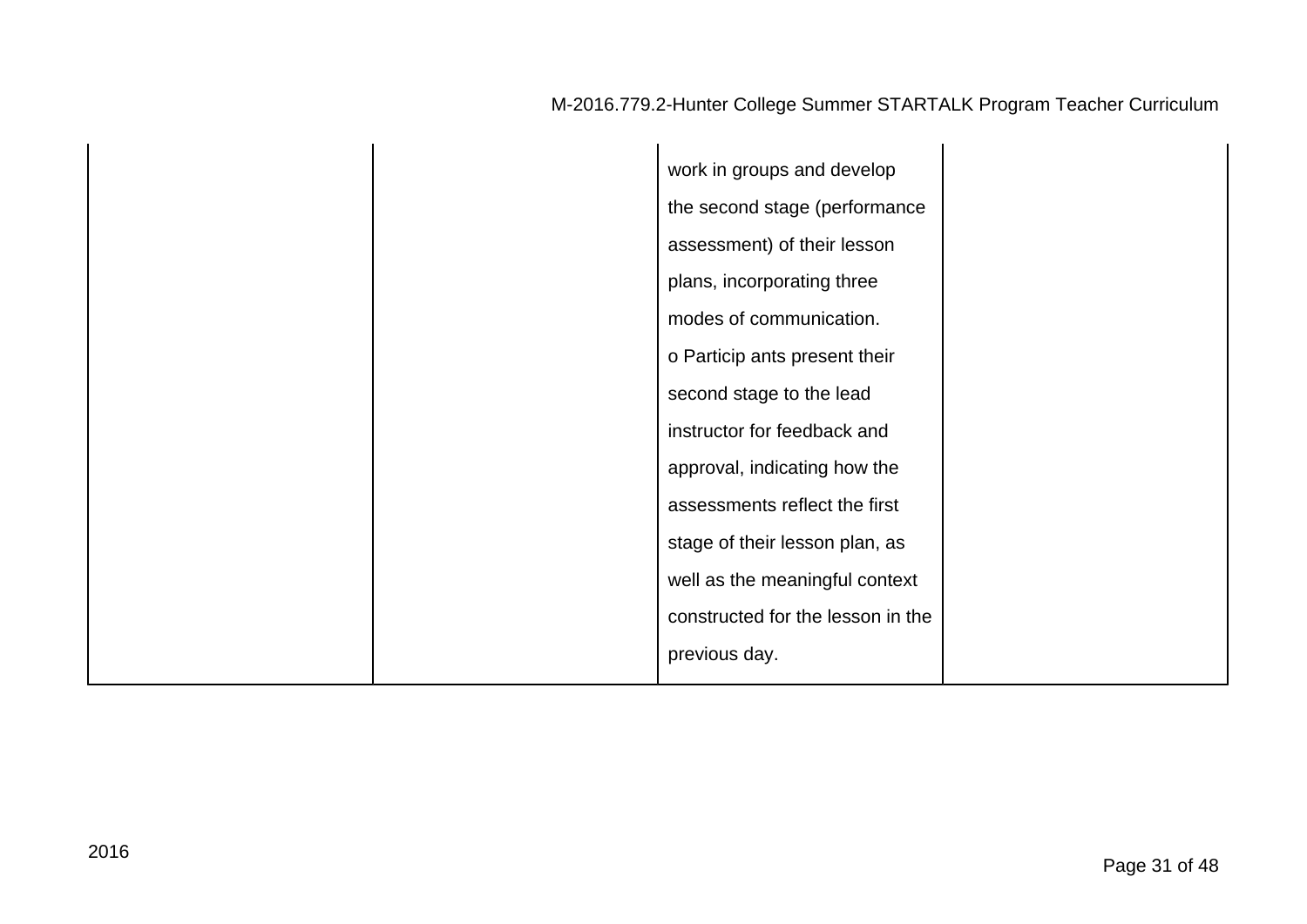| June 27, Day 5 (Seminar)          | I can plan formative             | o Based on stage 2 of their       | STARTALK lesson plan |
|-----------------------------------|----------------------------------|-----------------------------------|----------------------|
| <b>FOCUS: Assessments and</b>     | assessments throughout my        | lesson plans, participants        | template             |
| <b>Checking for Understanding</b> | lesson that checks learners'     | brainstorm in groups about        |                      |
|                                   | understanding of my instruction. | formative assessments to          |                      |
|                                   |                                  | be implemented in stage 3         |                      |
|                                   |                                  | (learning episodes) of their      |                      |
|                                   |                                  | lesson plans, with a special      |                      |
|                                   |                                  | attention to the practices of     |                      |
|                                   |                                  | checking for understanding.       |                      |
|                                   |                                  | o Choosing one learning           |                      |
|                                   |                                  | episode from their lesson         |                      |
|                                   |                                  | plans, participants present their |                      |
|                                   |                                  | formative assessments to the      |                      |
|                                   |                                  | lead instructor for feedback      |                      |
|                                   |                                  | and approval, addressing how      |                      |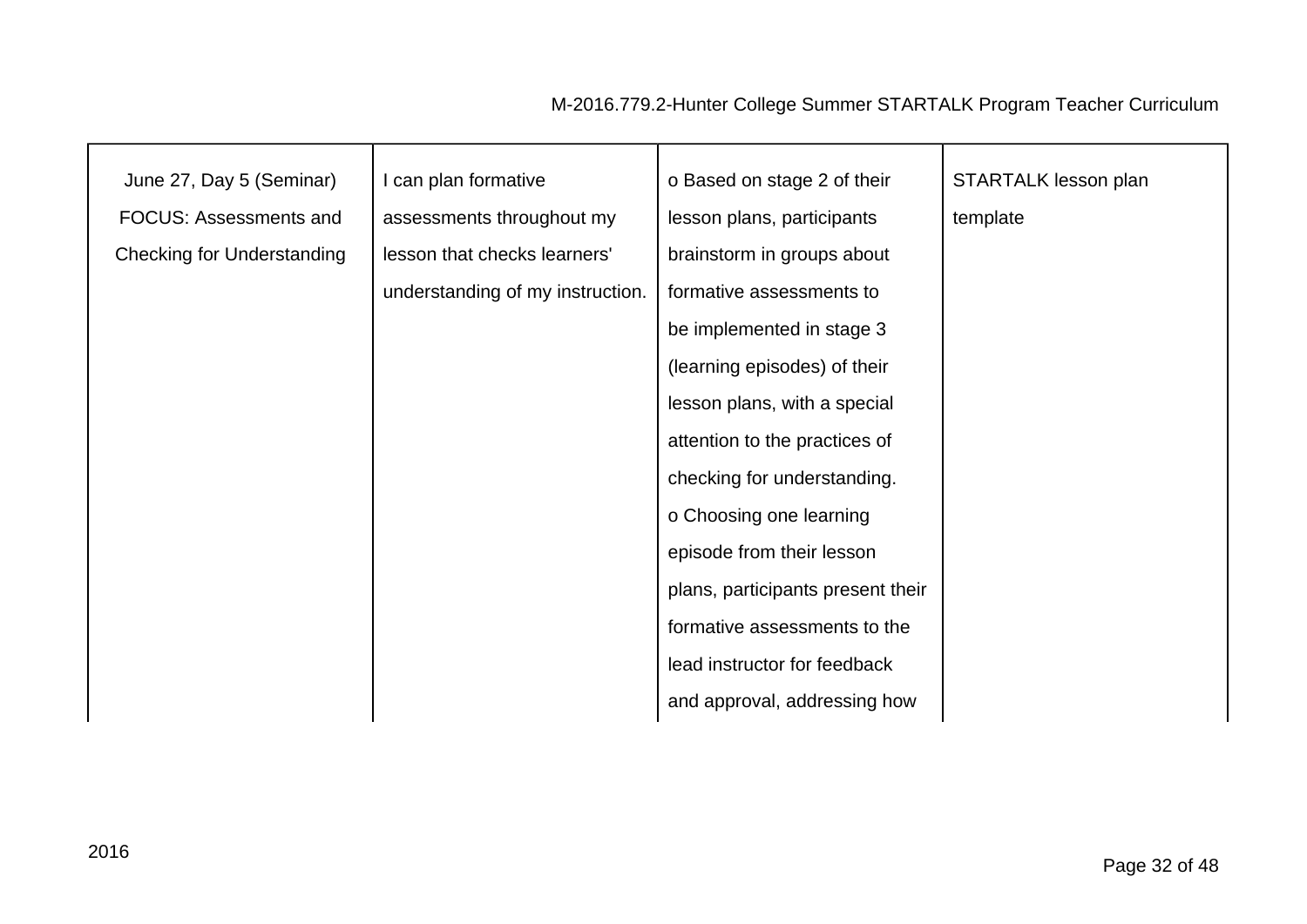|                                                                                            |                                                                                              | checking for understanding is<br>carried out.                                                                                                                                                                                                                                                                                                                                                         |                                       |
|--------------------------------------------------------------------------------------------|----------------------------------------------------------------------------------------------|-------------------------------------------------------------------------------------------------------------------------------------------------------------------------------------------------------------------------------------------------------------------------------------------------------------------------------------------------------------------------------------------------------|---------------------------------------|
| June 27, Day 5 (Seminar)<br><b>FOCUS: Assessments and</b><br><b>Modes of Communication</b> | I can check and discuss the<br>assessments I designed<br>against state standards<br>(edTPA). | o Using the stages of the<br>lesson plans they have<br>developed for their micro-<br>teaching, participants respond<br>to questions related to learning<br>objectives, assessments and<br>three modes of communication<br>in their edTPA assessment<br>commentary. o Participant s<br>present the draft of the edTPA<br>assessment commentary to the<br>lead instructor for feedback and<br>approval. | Sample edTPA assessment<br>commentary |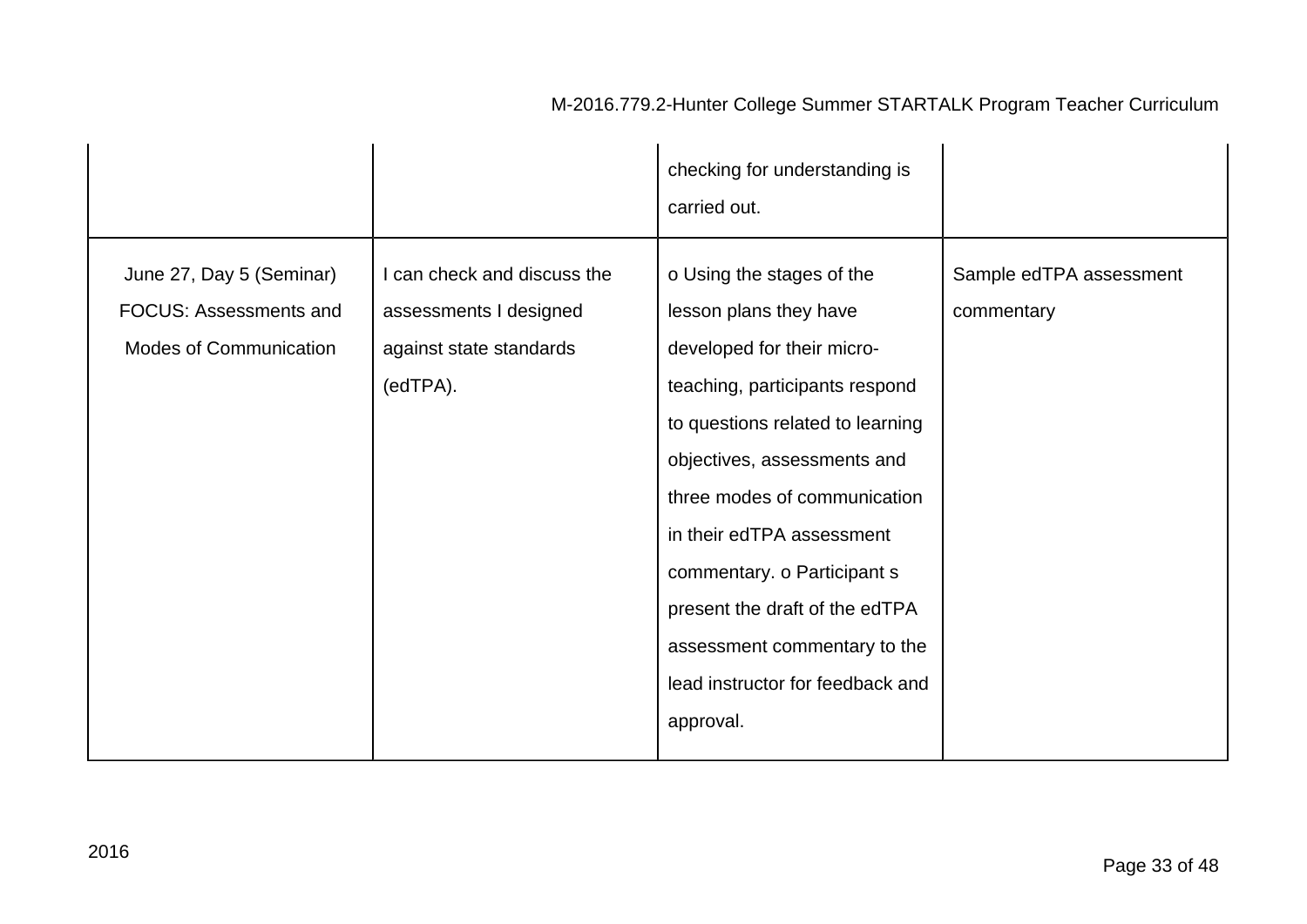| June 28, Day 6 (Seminar)      | I can identify strategies used  | o Participants watch a video     | <b>STARTALK Classroom Video</b> |
|-------------------------------|---------------------------------|----------------------------------|---------------------------------|
|                               |                                 |                                  |                                 |
| FOCUS: Target Language Use    | by an instructor to make target | clip featuring a novice-level    |                                 |
| and Comprehensible Input      | language input comprehensible.  | <b>STARTALK Swahili class,</b>   |                                 |
|                               |                                 | with no captions provided.       |                                 |
|                               |                                 | Participants discuss how much    |                                 |
|                               |                                 | Swahili they have learned from   |                                 |
|                               |                                 | this short lesson, and list the  |                                 |
|                               |                                 | strategies that are used by      |                                 |
|                               |                                 | the instructor in the video clip |                                 |
|                               |                                 | that helped them comprehend      |                                 |
|                               |                                 | Swahili instructions and learn   |                                 |
|                               |                                 | the Swahili expressions.         |                                 |
|                               |                                 |                                  |                                 |
| June 28, Day 6 (Seminar)      | I can identify practices of     | o Participants watch the same    | <b>STARTALK Classroom Video</b> |
| <b>FOCUS: Target Language</b> | checking for understanding in a | Swahili class video again and    |                                 |
|                               | class.                          |                                  |                                 |
|                               |                                 |                                  |                                 |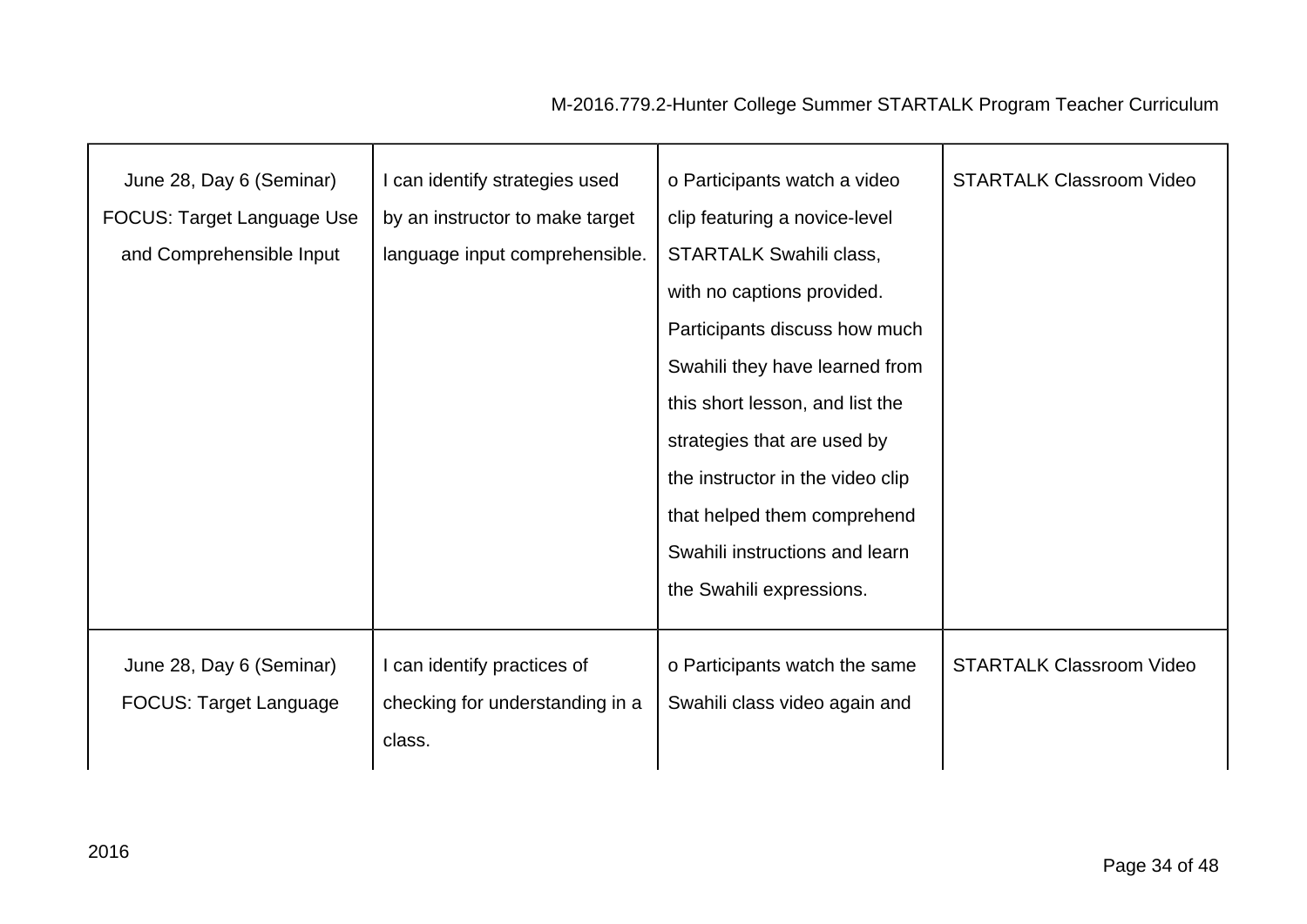#### Use, Comprehensible Input, Checking for Understanding list practices of checking for understanding they noticed. June 28, Day 6 (Seminar) FOCUS: Target Language Use, Comprehensible Input, Checking for Understanding I can practice checking for understanding with comprehensible input in my teaching. o Using the learning episode they picked in the previous day from stage 3 of their lesson plans, participants flesh out the episode with activities that demonstrate checking for understanding. o Particip ants demonstrate three strategies for checking-for-understandin g and explain what they would do if students do not show comprehension. STARTALK lesson plan template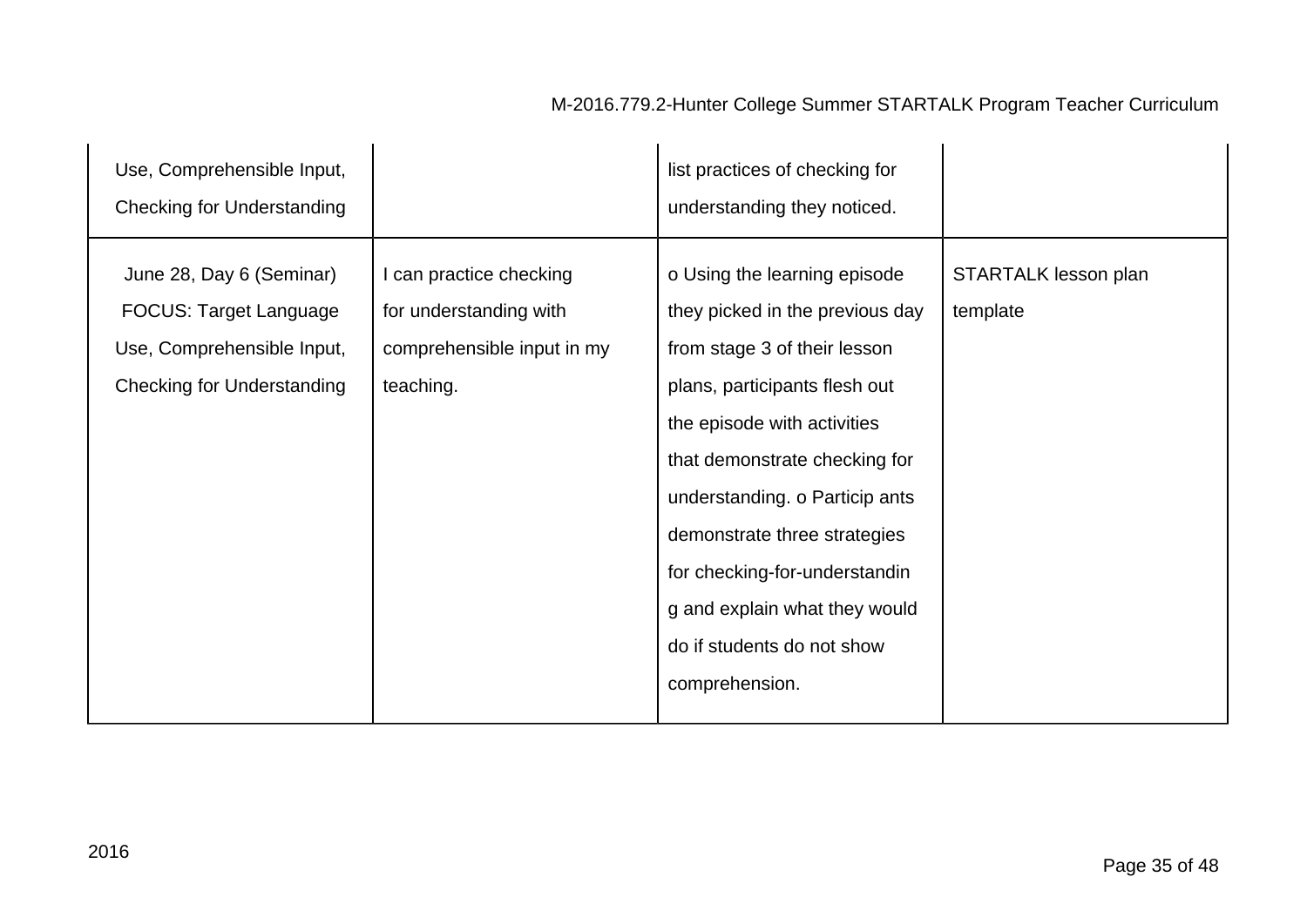| June 29 - July 2, Day 7        | I can minimize teacher-talk in | o Participants rehearse part      | N/A |
|--------------------------------|--------------------------------|-----------------------------------|-----|
|                                |                                |                                   |     |
| - Day 10 (Face-to-Face         | the class I teach.             | of the lesson they are going      |     |
| Practicum, Week 1) FOCUS:      |                                | to teach in front of their peers  |     |
| <b>Minimizing Teacher-Talk</b> |                                | and the lead instructor, being    |     |
|                                |                                | consciously limiting their        |     |
|                                |                                | teacher talk to no longer than    |     |
|                                |                                | thirty seconds to one minute.     |     |
|                                |                                | o Participants teach a lesson     |     |
|                                |                                | to the STARTALK high school       |     |
|                                |                                | students, consciously limiting    |     |
|                                |                                | their teacher talk. Instead of    |     |
|                                |                                | answering for the learners,       |     |
|                                |                                | participants ask learners to give |     |
|                                |                                | answers.                          |     |
|                                |                                |                                   |     |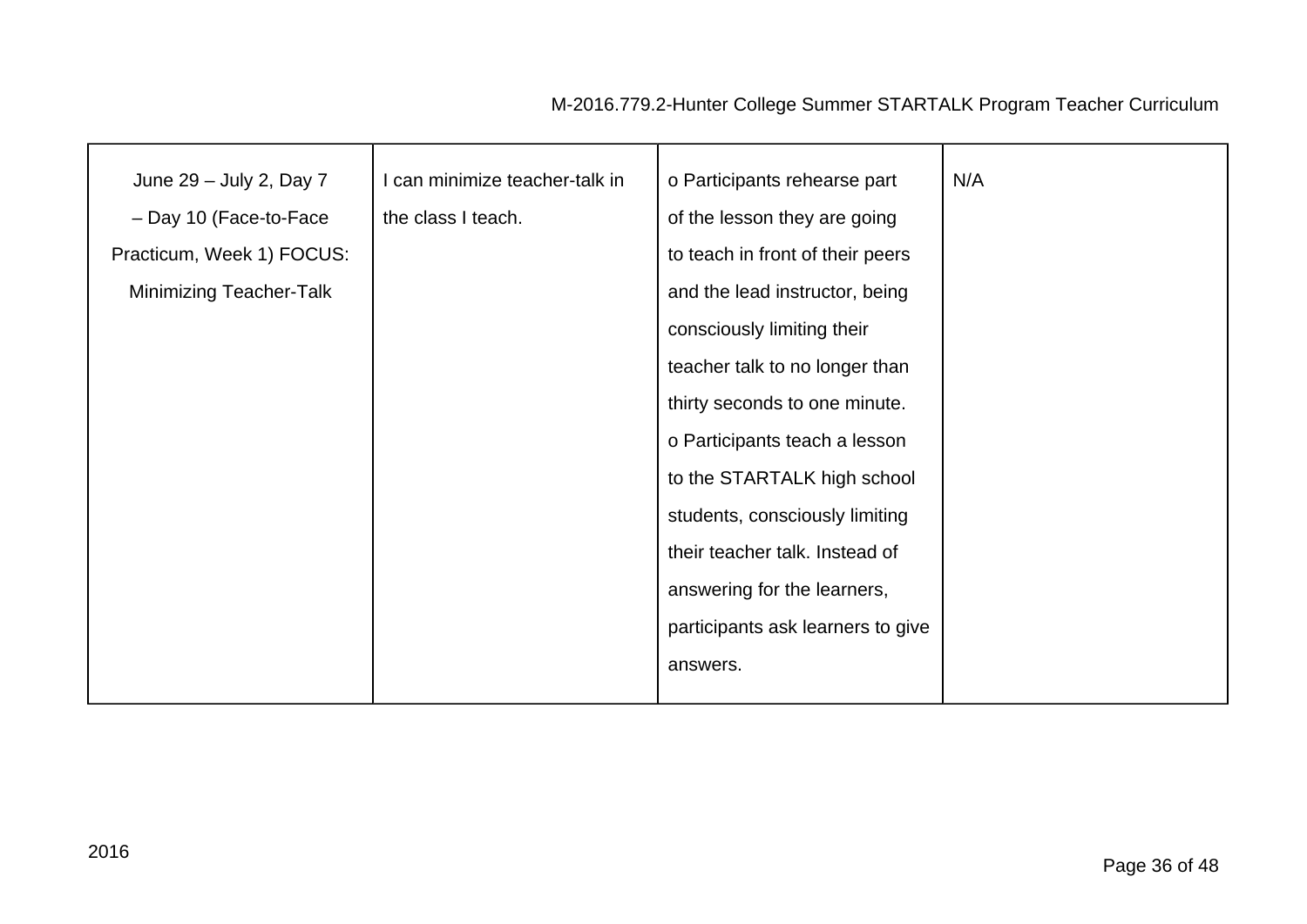| June 29 - July 2, Day 7        | I can spot instances of         | o Participants observe their    | Participants' teaching videos |
|--------------------------------|---------------------------------|---------------------------------|-------------------------------|
| - Day 10 (Face-to-Face         | unwarranted teacher-talk in a   | peers' rehearsals and tally     | and observation notes.        |
| Practicum, Week 1) FOCUS:      | class and discuss its impact on | the number of times teacher-    |                               |
| <b>Minimizing Teacher-Talk</b> | the learners.                   | talk happened and indicate      |                               |
|                                |                                 | whether it is necessary or not, |                               |
|                                |                                 | and go over them with the       |                               |
|                                |                                 | peer teachers and the lead      |                               |
|                                |                                 | instructor after the rehearsal. |                               |
|                                |                                 | o Participants observe classes  |                               |
|                                |                                 | taught by their peers and       |                               |
|                                |                                 | complete observation reports    |                               |
|                                |                                 | that ask such questions as      |                               |
|                                |                                 | the amount and necessity        |                               |
|                                |                                 | of teacher talk and learners'   |                               |
|                                |                                 | reactions.                      |                               |
|                                |                                 |                                 |                               |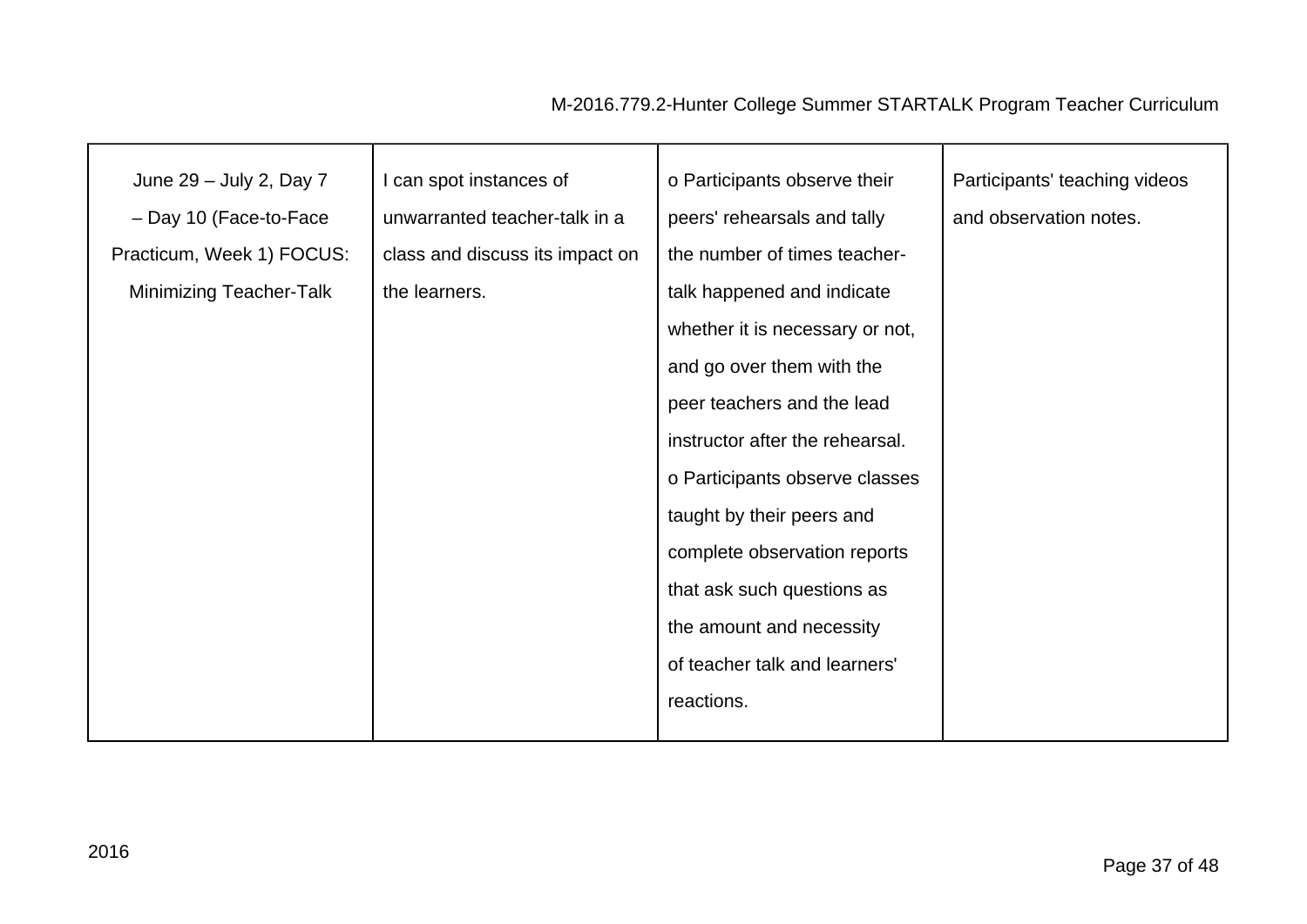| June 29 - July 2, Day 7        | I can discuss how to minimize | o At the discussion sessions     | Participants' teaching videos |
|--------------------------------|-------------------------------|----------------------------------|-------------------------------|
| - Day 10 (Face-to-Face         | my teacher-talk for my future | following the rehearsal and the  | and observation notes.        |
| Practicum, Week 1) FOCUS:      | teaching.                     | teaching, participants reflect   |                               |
| <b>Minimizing Teacher-Talk</b> |                               | on their teacher-talk with their |                               |
|                                |                               | peers: what strategies have      |                               |
|                                |                               | been attempted to reduce         |                               |
|                                |                               | teacher talk; whether or not the |                               |
|                                |                               | strategies were successful, and  |                               |
|                                |                               | why. o Participants discuss how  |                               |
|                                |                               | to reduce unnecessary teacher    |                               |
|                                |                               | talk. If the student teacher     |                               |
|                                |                               | teaches again the next day,      |                               |
|                                |                               | observers will note whether s/   |                               |
|                                |                               | he shows any improvement in      |                               |
|                                |                               | this aspect.                     |                               |
|                                |                               |                                  |                               |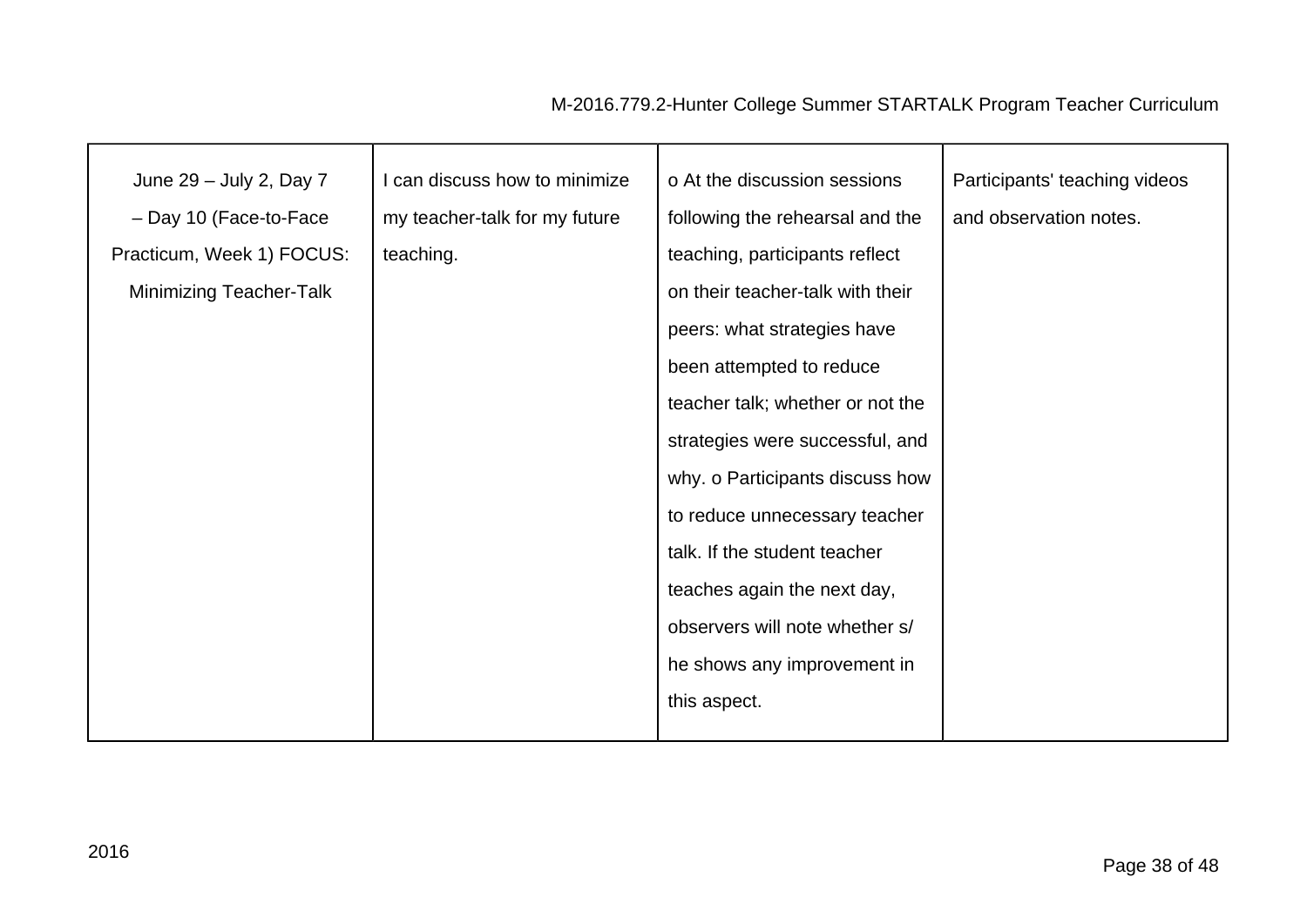| July $5 -$ July 8, Day 11 | I can teach a class with 90% of | o Participants will rehearse    | N/A                           |
|---------------------------|---------------------------------|---------------------------------|-------------------------------|
| - Day 14 (Face-to-Face    | my input in the target language | part of the lesson and          |                               |
| Practicum, Week 2) FOCUS: | that is comprehensible to the   | evaluate whether the target     |                               |
| Target language use and   | learners.                       | language used to teach is       |                               |
| Comprehensible Input      |                                 | comprehensible. o Participants  |                               |
|                           |                                 | will teach a lesson with 90%    |                               |
|                           |                                 | of the instructional input in   |                               |
|                           |                                 | the target language that is     |                               |
|                           |                                 | comprehensible to the learners. |                               |
|                           |                                 |                                 |                               |
| July $5 -$ July 8, Day 11 | I can identify strategies used  | o Participants observe          | Participants' teaching videos |
| - Day 14 (Face-to-Face    | by an instructor to make target | rehearsals and classes          | and observation notes.        |
| Practicum, Week 2) FOCUS: | language input comprehensible.  | taught by their peers, and      |                               |
| Target language use and   |                                 | discuss if the teacher input    |                               |
| Comprehensible Input      |                                 | (questions and instructions)    |                               |
|                           |                                 |                                 |                               |
|                           |                                 | was comprehensible. o Partici   |                               |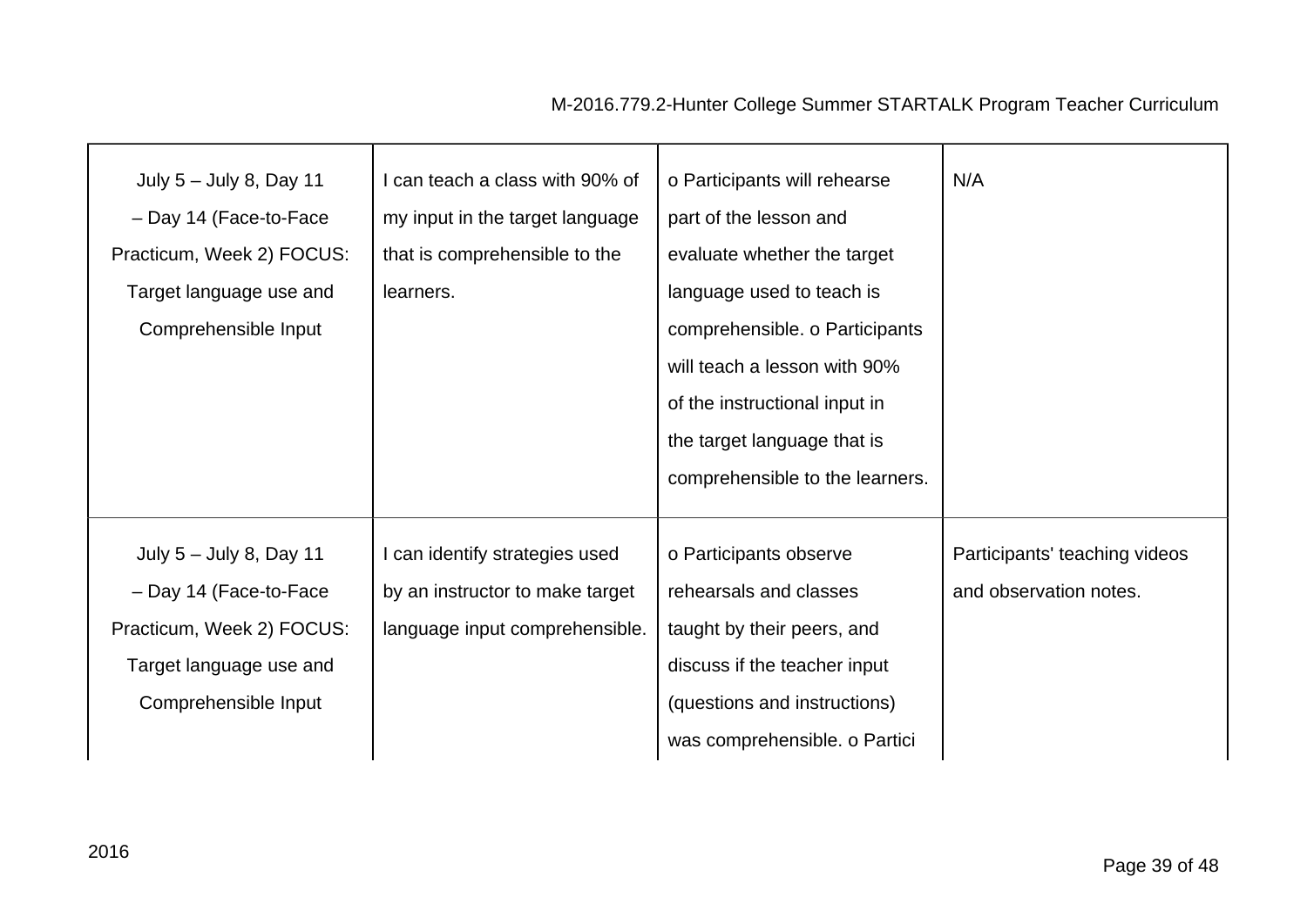|                                                                                                                                     |                                                                                                                 | pants make note of teacher<br>input that is beyond students'<br>comprehension and simplify<br>such input.                                          |                                                         |
|-------------------------------------------------------------------------------------------------------------------------------------|-----------------------------------------------------------------------------------------------------------------|----------------------------------------------------------------------------------------------------------------------------------------------------|---------------------------------------------------------|
| July $5 -$ July 8, Day 11<br>- Day 14 (Face-to-Face<br>Practicum, Week 2) FOCUS:<br>Target language use and<br>Comprehensible Input | I can discuss how to improve<br>the comprehensibility of my<br>target language input for my<br>future teaching. | o Participants submit daily<br>reflections on their target<br>language use in and outside the<br>classroom with students.                          | Participants' teaching videos<br>and observation notes. |
| July 11 - July 21, Day 15<br>- Day 24 (Face-to-Face<br>Practicum, Week 3&4) FOCUS:<br><b>Checking for Understanding</b>             | I can check for understanding<br>throughout my lesson in a<br>variety of ways.                                  | o Participants rehearse<br>part of their lessons using<br>at least 3 strategies of<br>checking for understanding.<br>o Participants teach a lesson | N/A                                                     |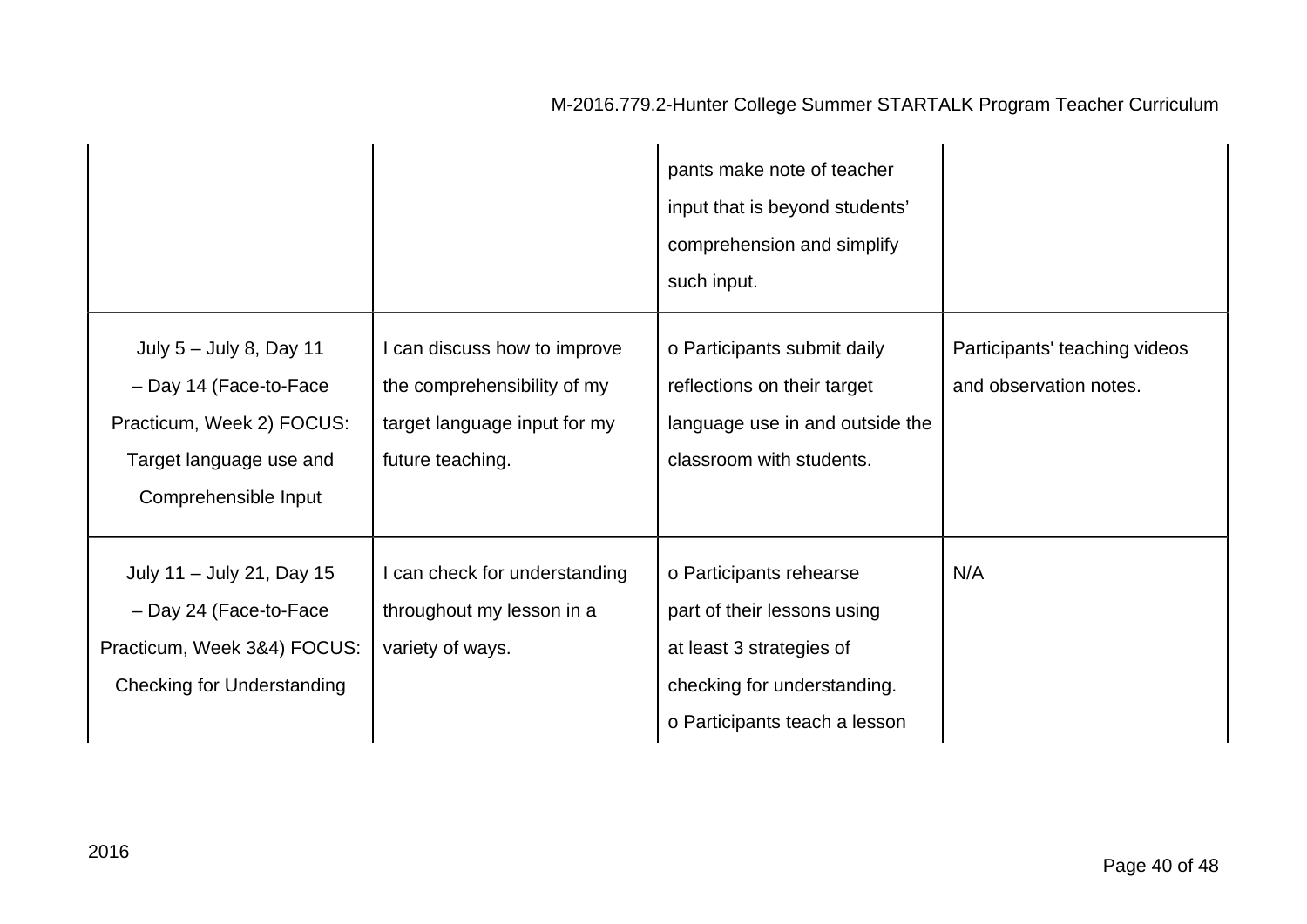|                                                                                                                         |                                                                          | to the STARTALK high school<br>students, demonstrating a<br>variety of methods for checking<br>for understanding.                                                                                                                                                                                                     |                                                         |
|-------------------------------------------------------------------------------------------------------------------------|--------------------------------------------------------------------------|-----------------------------------------------------------------------------------------------------------------------------------------------------------------------------------------------------------------------------------------------------------------------------------------------------------------------|---------------------------------------------------------|
| July 11 - July 21, Day 15<br>- Day 24 (Face-to-Face<br>Practicum, Week 3&4) FOCUS:<br><b>Checking for Understanding</b> | I can identify practices of<br>checking for understanding in a<br>class. | o Participants observe<br>rehearsals and classes taught<br>by their peers and tally how<br>often the teachers check for<br>understanding. o Particip ants<br>note down signs of learners'<br>inability to follow instructions<br>due to insufficient or ineffective<br>checking-for-understandin g by<br>the teacher. | Participants' teaching videos<br>and observation notes. |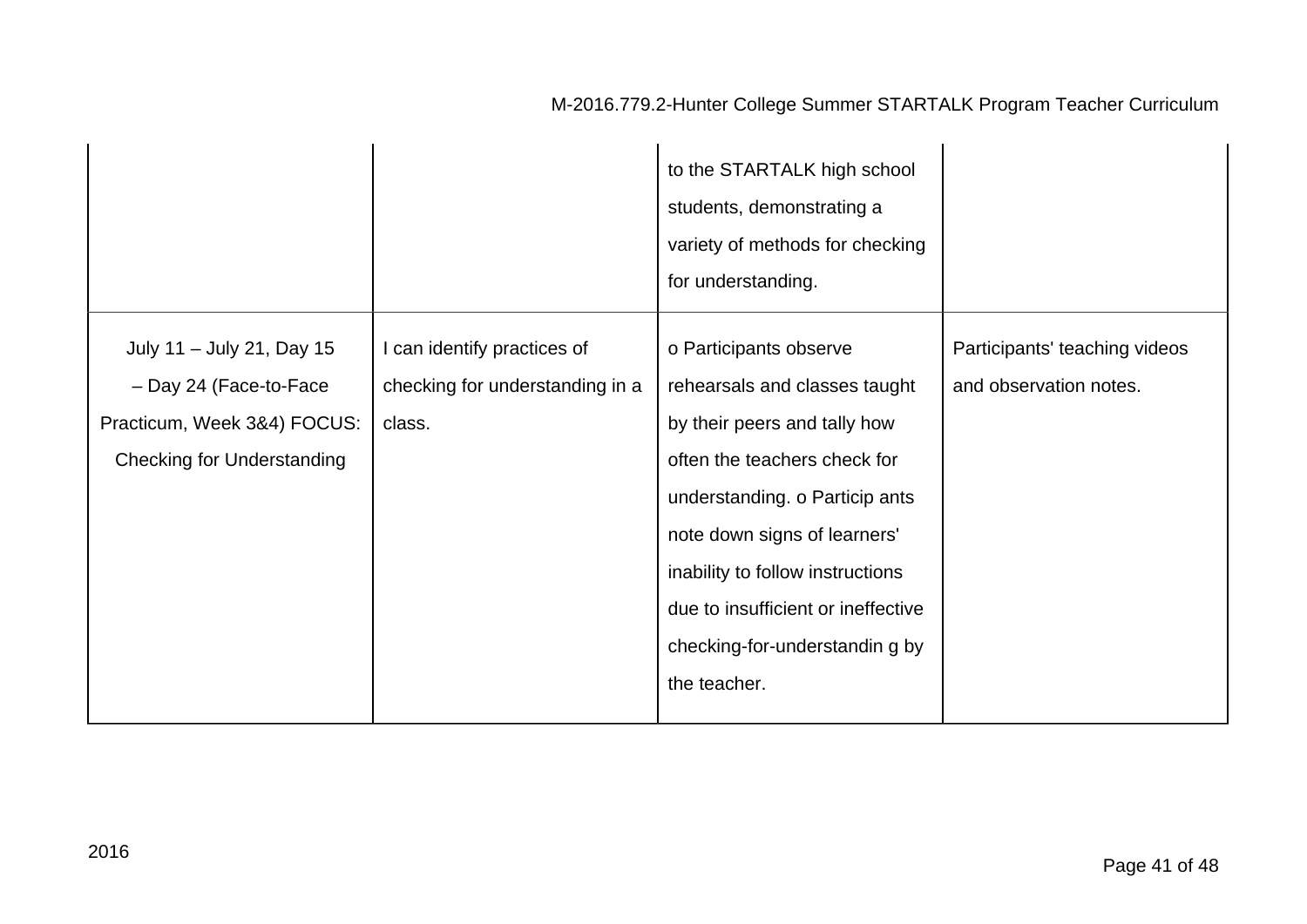| July 11 - July 21, Day 15         | I can discuss how to implement   | o After teaching, participants   | Participants' teaching videos |
|-----------------------------------|----------------------------------|----------------------------------|-------------------------------|
| - Day 24 (Face-to-Face            | checking-for-learning more       | reflect with peers on the        | and observation notes.        |
| Practicum, Week 3&4) FOCUS:       | effectively for my future        | moments they encountered         |                               |
| <b>Checking for Understanding</b> | teaching.                        | during the teaching when         |                               |
|                                   |                                  | learners could not follow the    |                               |
|                                   |                                  | instructions due to insufficient |                               |
|                                   |                                  | or ineffective checking-for-     |                               |
|                                   |                                  | understandin g. o Based on       |                               |
|                                   |                                  | such moments, participants       |                               |
|                                   |                                  |                                  |                               |
|                                   |                                  | demonstrate adjustments they     |                               |
|                                   |                                  | can make to enhance their        |                               |
|                                   |                                  | check-for-learning.              |                               |
|                                   |                                  |                                  |                               |
| July 25 - July 29 (Day 25 -       | I can minimize teacher-talk      | o Participant teaches a tutorial | N/A                           |
| Day 29) (Online Practicum,        | in the online tutorial session I | session online to a STARTALK     |                               |
| Week 5) FOCUS: Teaching           | teach.                           | high school student where        |                               |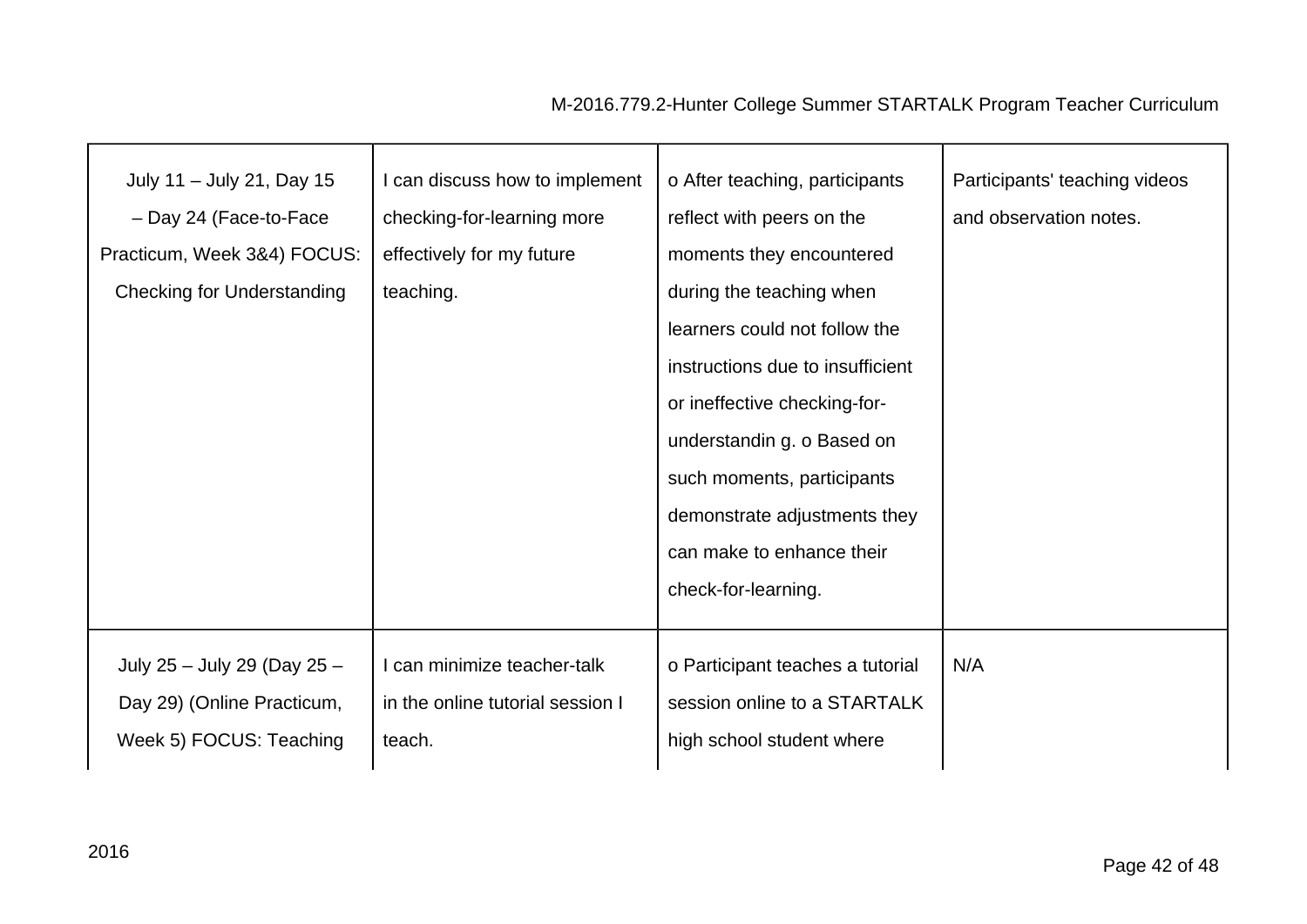| in an Online Environment:<br><b>Revisit Minimizing Teacher-Talk</b>                                                                                         |                                                                                     | students speak meaningfully<br>90% of the class time. The<br>tutorial session will be observed<br>by the lead instructor and<br>peers.                                                                                                                                                                                                                             |     |
|-------------------------------------------------------------------------------------------------------------------------------------------------------------|-------------------------------------------------------------------------------------|--------------------------------------------------------------------------------------------------------------------------------------------------------------------------------------------------------------------------------------------------------------------------------------------------------------------------------------------------------------------|-----|
| July 25 - July 29 (Day 25 -<br>Day 29) (Online Practicum,<br>Week 5) FOCUS: Teaching<br>in an Online Environment:<br><b>Revisit Minimizing Teacher-Talk</b> | I can discuss how to minimize<br>my teacher talk in the online<br>tutorial setting. | o Peer observers record the<br>amount of teacher talk in the<br>lesson taught, and discuss with<br>the teacher in what ways the<br>teacher talk can be minimized.<br>o Participants discuss their<br>virtual teaching experience<br>in their daily reflections,<br>comparing its difference from<br>teaching a group class in the<br>face-to-face setting, and how | N/A |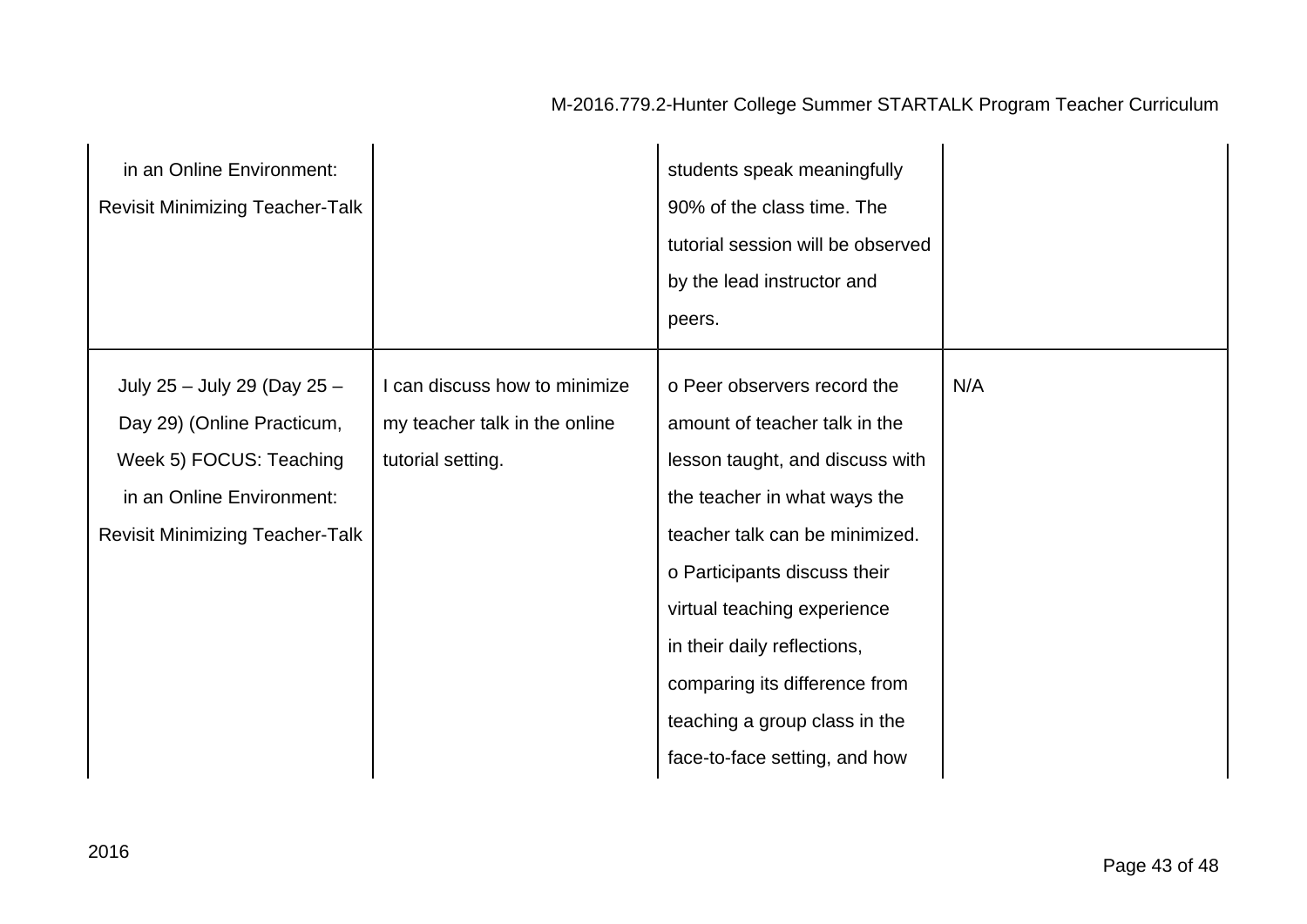|                                                                                                                                                                              |                                                                                                                                  | to minimize teacher talk in the<br>online environment.                                                                                                                                                                                                                               |     |
|------------------------------------------------------------------------------------------------------------------------------------------------------------------------------|----------------------------------------------------------------------------------------------------------------------------------|--------------------------------------------------------------------------------------------------------------------------------------------------------------------------------------------------------------------------------------------------------------------------------------|-----|
| July 25 - July 29 (Day 25 -<br>Day 29) (Online Practicum,<br>Week 5) FOCUS: Teaching<br>in an Online Environment:<br>Revisit Target language use<br>and Comprehensible Input | can teach an online tutorial<br>session with 90% of my input<br>in the target language that is<br>comprehensible to the learner. | o Participant teaches a tutorial<br>session online to a STARTALK<br>high school student, with 90%<br>of the instructional input in<br>the target language that is<br>comprehensible to the learner.<br>The tutorial session will be<br>observed by the lead instructor<br>and peers. | N/A |
| July 25 - July 29 (Day 25 -<br>Day 29) (Online Practicum,<br>Week 5) FOCUS: Teaching                                                                                         | can discuss how to improve<br>the comprehensibility of my                                                                        | o At the post-tutorial online<br>discussion session, the<br>participant will discuss with                                                                                                                                                                                            | N/A |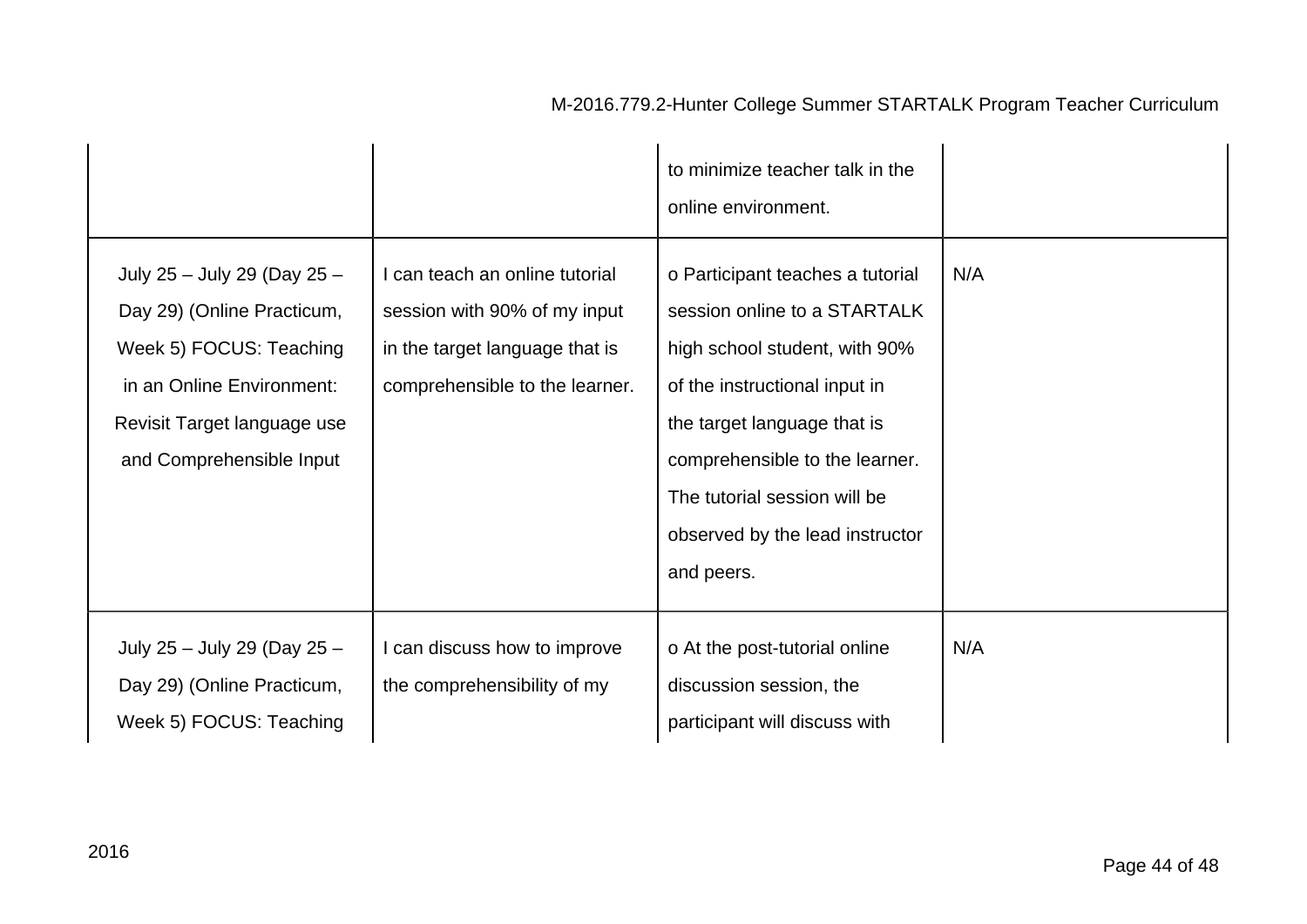| in an Online Environment:   | target language input in the | the lead instructor and           |  |
|-----------------------------|------------------------------|-----------------------------------|--|
| Revisit Target language use | online tutorial setting.     | the peer observers about          |  |
| and Comprehensible Input    |                              | target language use in the        |  |
|                             |                              | lesson taught, and in what        |  |
|                             |                              | ways s/he can improve the         |  |
|                             |                              | comprehensibility of the          |  |
|                             |                              | instructional input in the online |  |
|                             |                              | setting. o Participants discuss   |  |
|                             |                              | their virtual teaching experience |  |
|                             |                              | in their daily reflections,       |  |
|                             |                              | comparing strategies of           |  |
|                             |                              | comprehensible input with         |  |
|                             |                              | those adopted in the face-to-     |  |
|                             |                              | face group class setting.         |  |
|                             |                              |                                   |  |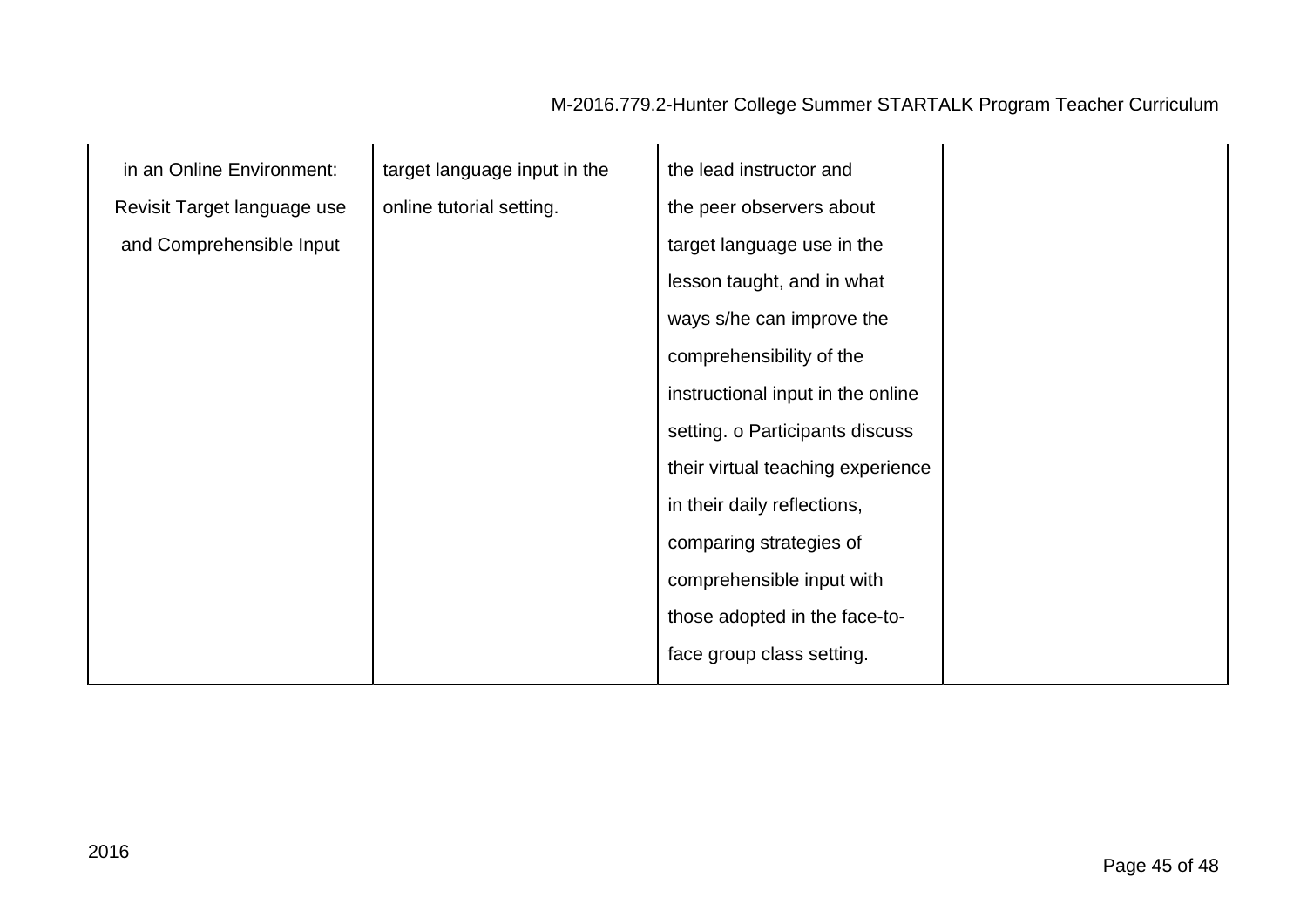| July 25 - July 29 (Day 25 -<br>Day 29) (Online Practicum,<br>Week 5) FOCUS: Teaching in<br>an Online Environment: Revisit<br>Checking for understanding | I can check for understanding<br>in different ways throughout my<br>online tutorial session. | o Participant teaches a<br>tutorial session online to<br>a STARTALK high school<br>student, demonstrating efforts<br>of checking for understanding in | N/A |
|---------------------------------------------------------------------------------------------------------------------------------------------------------|----------------------------------------------------------------------------------------------|-------------------------------------------------------------------------------------------------------------------------------------------------------|-----|
|                                                                                                                                                         |                                                                                              | the online setting. o The tutorial<br>session will be observed by                                                                                     |     |
|                                                                                                                                                         |                                                                                              | the lead instructor and some                                                                                                                          |     |
|                                                                                                                                                         |                                                                                              | peers to evaluate whether                                                                                                                             |     |
|                                                                                                                                                         |                                                                                              | there is enough checking for                                                                                                                          |     |
|                                                                                                                                                         |                                                                                              | understanding.                                                                                                                                        |     |
| July 25 - July 29 (Day 25 -                                                                                                                             | can discuss how to implement                                                                 | o At the post-tutorial online                                                                                                                         | N/A |
| Day 29) (Online Practicum,                                                                                                                              | checking-for-learning more                                                                   | discussion session, the                                                                                                                               |     |
| Week 5) FOCUS: Teaching in                                                                                                                              | effectively in the online tutorial                                                           | participant will discuss with                                                                                                                         |     |
|                                                                                                                                                         | setting.                                                                                     | the lead instructor and                                                                                                                               |     |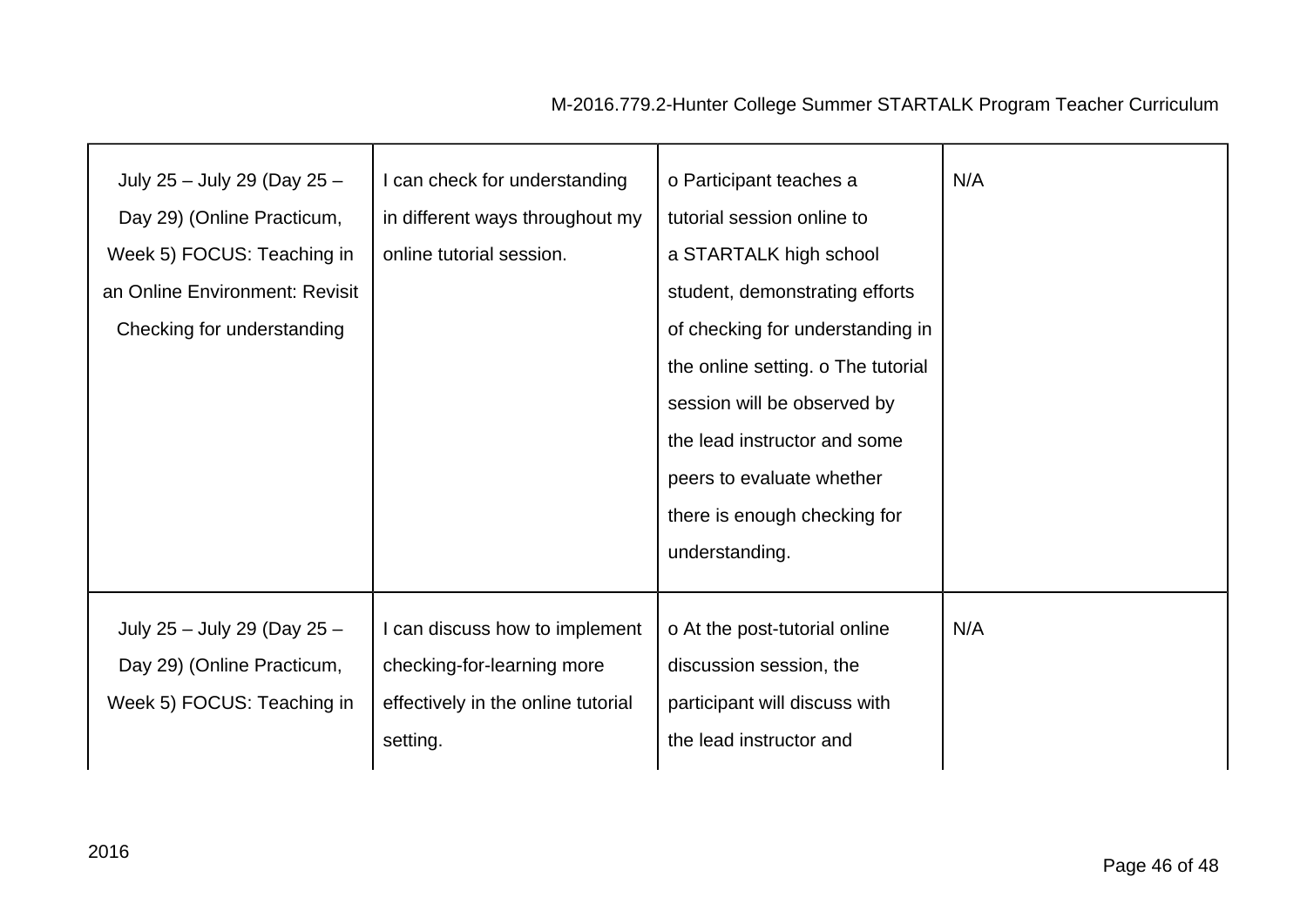| an Online Environment: Revisit | the peer observers about           |  |
|--------------------------------|------------------------------------|--|
| Checking for understanding     | specific actions s/he has          |  |
|                                | taken in an effort to check for    |  |
|                                | understanding, and how the         |  |
|                                | learner reacted to such actions.   |  |
|                                | o Participants discuss their       |  |
|                                | tutoring experience in their daily |  |
|                                | reflections, addressing how        |  |
|                                | checking-for-learning differs      |  |
|                                | in the online setting and what     |  |
|                                | their learning is to make it more  |  |
|                                | effective.                         |  |

# Micro-teaching/Practicum